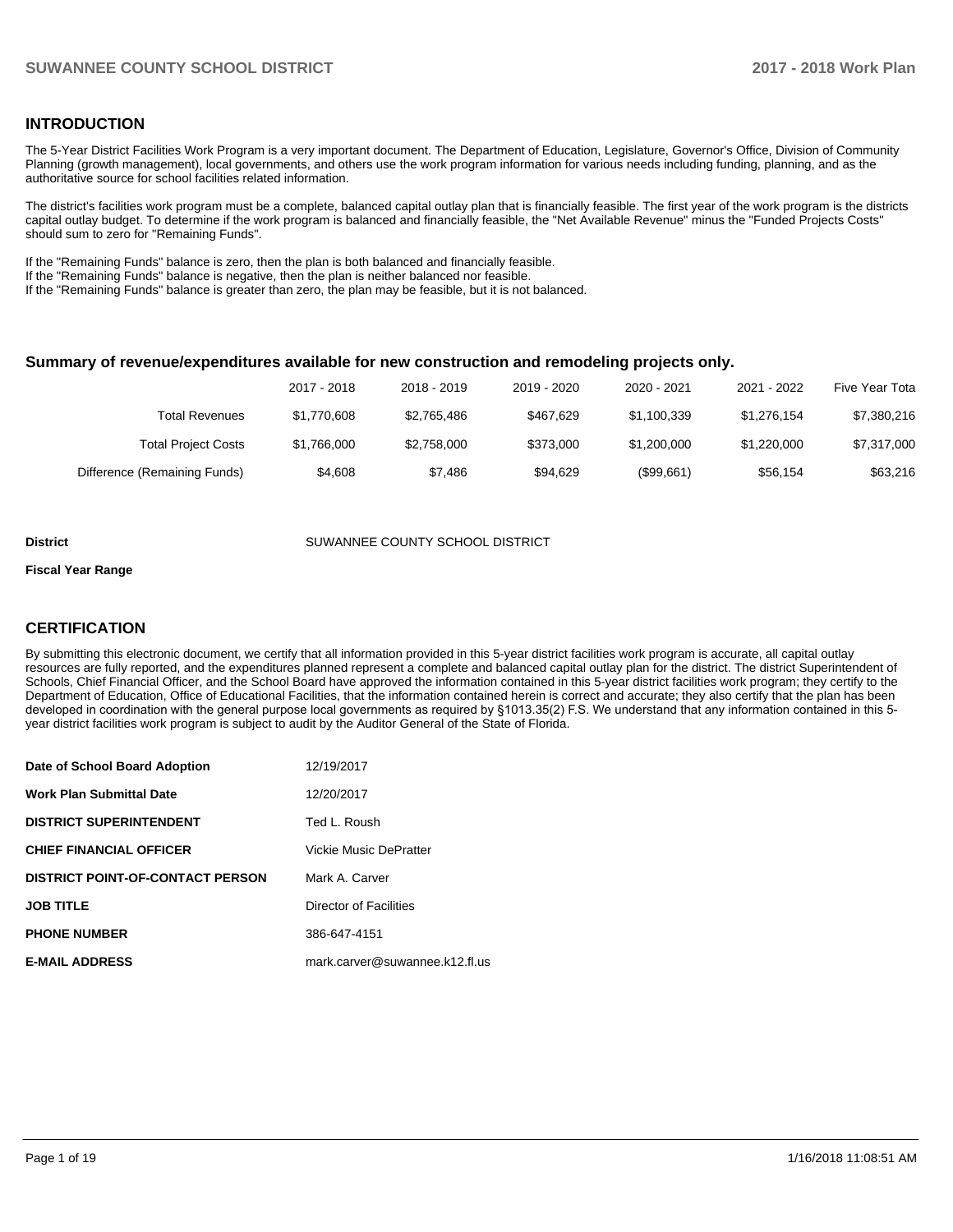# **Expenditures**

### **Expenditure for Maintenance, Repair and Renovation from 1.50-Mills and PECO**

Annually, prior to the adoption of the district school budget, each school board must prepare a tentative district facilities work program that includes a schedule of major repair and renovation projects necessary to maintain the educational and ancillary facilities of the district.

|                                  | Item                                                                                                                                                                                                                                                                                    | 2017 - 2018<br><b>Actual Budget</b> | 2018 - 2019<br>Projected | 2019 - 2020<br>Projected | 2020 - 2021<br>Projected | 2021 - 2022<br>Projected | Total     |
|----------------------------------|-----------------------------------------------------------------------------------------------------------------------------------------------------------------------------------------------------------------------------------------------------------------------------------------|-------------------------------------|--------------------------|--------------------------|--------------------------|--------------------------|-----------|
| Roofing                          |                                                                                                                                                                                                                                                                                         | \$35,000                            | \$35,000                 | \$35,000                 | \$35.000                 | \$35,000                 | \$175,000 |
|                                  | Locations: ADMINISTRATIVE OFFICE, BRANFORD BUS GARAGE, BRANFORD ELEMENTARY, BRANFORD HIGH SCHOOL, RIVEROAK Technical<br>College, SUWANNEE ELEMENTARY, SUWANNEE INTERMEDIATE, SUWANNEE MIDDLE, SUWANNEE PRIMARY SCHOOL, SUWANNEE<br>SENIOR HIGH, TRANSPORTATION & MAINTENANCE DEPARTMENT |                                     |                          |                          |                          |                          |           |
| Safety to Life                   |                                                                                                                                                                                                                                                                                         | \$55,500                            | \$50.500                 | \$52,000                 | \$52,000                 | \$52,000                 | \$262,000 |
| Locations:                       | ADMINISTRATIVE OFFICE, BRANFORD BUS GARAGE, BRANFORD ELEMENTARY, BRANFORD HIGH SCHOOL, RIVEROAK Technical<br>College, SUWANNEE ELEMENTARY, SUWANNEE INTERMEDIATE, SUWANNEE MIDDLE, SUWANNEE PRIMARY SCHOOL, SUWANNEE<br>SENIOR HIGH, TRANSPORTATION & MAINTENANCE DEPARTMENT            |                                     |                          |                          |                          |                          |           |
| Fencing                          |                                                                                                                                                                                                                                                                                         | \$5,000                             | \$5.000                  | \$5,000                  | \$5,000                  | \$5,000                  | \$25,000  |
| Locations:                       | ADMINISTRATIVE OFFICE, BRANFORD BUS GARAGE, BRANFORD ELEMENTARY, BRANFORD HIGH SCHOOL, RIVEROAK Technical<br>College, SUWANNEE ELEMENTARY, SUWANNEE INTERMEDIATE, SUWANNEE MIDDLE, SUWANNEE PRIMARY SCHOOL, SUWANNEE<br>SENIOR HIGH, TRANSPORTATION & MAINTENANCE DEPARTMENT            |                                     |                          |                          |                          |                          |           |
| Parking                          |                                                                                                                                                                                                                                                                                         | \$0                                 | \$0                      | \$0                      | \$0                      | \$0                      | \$0       |
|                                  | Locations: No Locations for this expenditure.                                                                                                                                                                                                                                           |                                     |                          |                          |                          |                          |           |
| Electrical                       |                                                                                                                                                                                                                                                                                         | \$50,000                            | \$50,000                 | \$50,000                 | \$50,000                 | \$50,000                 | \$250,000 |
| Locations:                       | ADMINISTRATIVE OFFICE, BRANFORD BUS GARAGE, BRANFORD ELEMENTARY, BRANFORD HIGH SCHOOL, RIVEROAK Technical<br>College, SUWANNEE ELEMENTARY, SUWANNEE INTERMEDIATE, SUWANNEE MIDDLE, SUWANNEE PRIMARY SCHOOL, SUWANNEE<br>SENIOR HIGH, TRANSPORTATION & MAINTENANCE DEPARTMENT            |                                     |                          |                          |                          |                          |           |
| Fire Alarm                       |                                                                                                                                                                                                                                                                                         | \$51,000                            | \$26,000                 | \$26,000                 | \$26,000                 | \$26,000                 | \$155,000 |
| Locations:                       | ADMINISTRATIVE OFFICE, BRANFORD BUS GARAGE, BRANFORD ELEMENTARY, BRANFORD HIGH SCHOOL, RIVEROAK Technical<br>College, SUWANNEE ELEMENTARY, SUWANNEE INTERMEDIATE, SUWANNEE MIDDLE, SUWANNEE PRIMARY SCHOOL, SUWANNEE<br>SENIOR HIGH, TRANSPORTATION & MAINTENANCE DEPARTMENT            |                                     |                          |                          |                          |                          |           |
| Telephone/Intercom System        |                                                                                                                                                                                                                                                                                         | \$0                                 | \$0                      | \$0                      | \$0                      | \$0                      | \$0       |
|                                  | Locations: No Locations for this expenditure.                                                                                                                                                                                                                                           |                                     |                          |                          |                          |                          |           |
| <b>Closed Circuit Television</b> |                                                                                                                                                                                                                                                                                         | \$0                                 | \$0                      | \$0                      | \$0                      | \$0                      | \$0       |
|                                  | Locations: No Locations for this expenditure.                                                                                                                                                                                                                                           |                                     |                          |                          |                          |                          |           |
| l Paint                          |                                                                                                                                                                                                                                                                                         | \$10,000                            | \$10,000                 | \$10,000                 | \$10,000                 | \$10,000                 | \$50,000  |
| Locations:                       | ADMINISTRATIVE OFFICE, BRANFORD BUS GARAGE, BRANFORD ELEMENTARY, BRANFORD HIGH SCHOOL, RIVEROAK Technical<br>College, SUWANNEE ELEMENTARY, SUWANNEE INTERMEDIATE, SUWANNEE MIDDLE, SUWANNEE PRIMARY SCHOOL, SUWANNEE<br>SENIOR HIGH, TRANSPORTATION & MAINTENANCE DEPARTMENT            |                                     |                          |                          |                          |                          |           |
| Maintenance/Repair               |                                                                                                                                                                                                                                                                                         | \$75,000                            | \$100,000                | \$100,000                | \$100,000                | \$100,000                | \$475,000 |
|                                  | Locations: ADMINISTRATIVE OFFICE, BRANFORD BUS GARAGE, BRANFORD ELEMENTARY, BRANFORD HIGH SCHOOL, RIVEROAK Technical<br>College, SUWANNEE ELEMENTARY, SUWANNEE INTERMEDIATE, SUWANNEE MIDDLE, SUWANNEE PRIMARY SCHOOL, SUWANNEE<br>SENIOR HIGH, TRANSPORTATION & MAINTENANCE DEPARTMENT |                                     |                          |                          |                          |                          |           |
| <b>HVAC</b>                      |                                                                                                                                                                                                                                                                                         | \$150,000                           | \$150,000                | \$150,000                | \$150,000                | \$150,000                | \$750,000 |
|                                  | Locations: ADMINISTRATIVE OFFICE, BRANFORD BUS GARAGE, BRANFORD ELEMENTARY, BRANFORD HIGH SCHOOL, RIVEROAK Technical<br>College, SUWANNEE ELEMENTARY, SUWANNEE INTERMEDIATE, SUWANNEE MIDDLE, SUWANNEE PRIMARY SCHOOL, SUWANNEE<br>SENIOR HIGH, TRANSPORTATION & MAINTENANCE DEPARTMENT |                                     |                          |                          |                          |                          |           |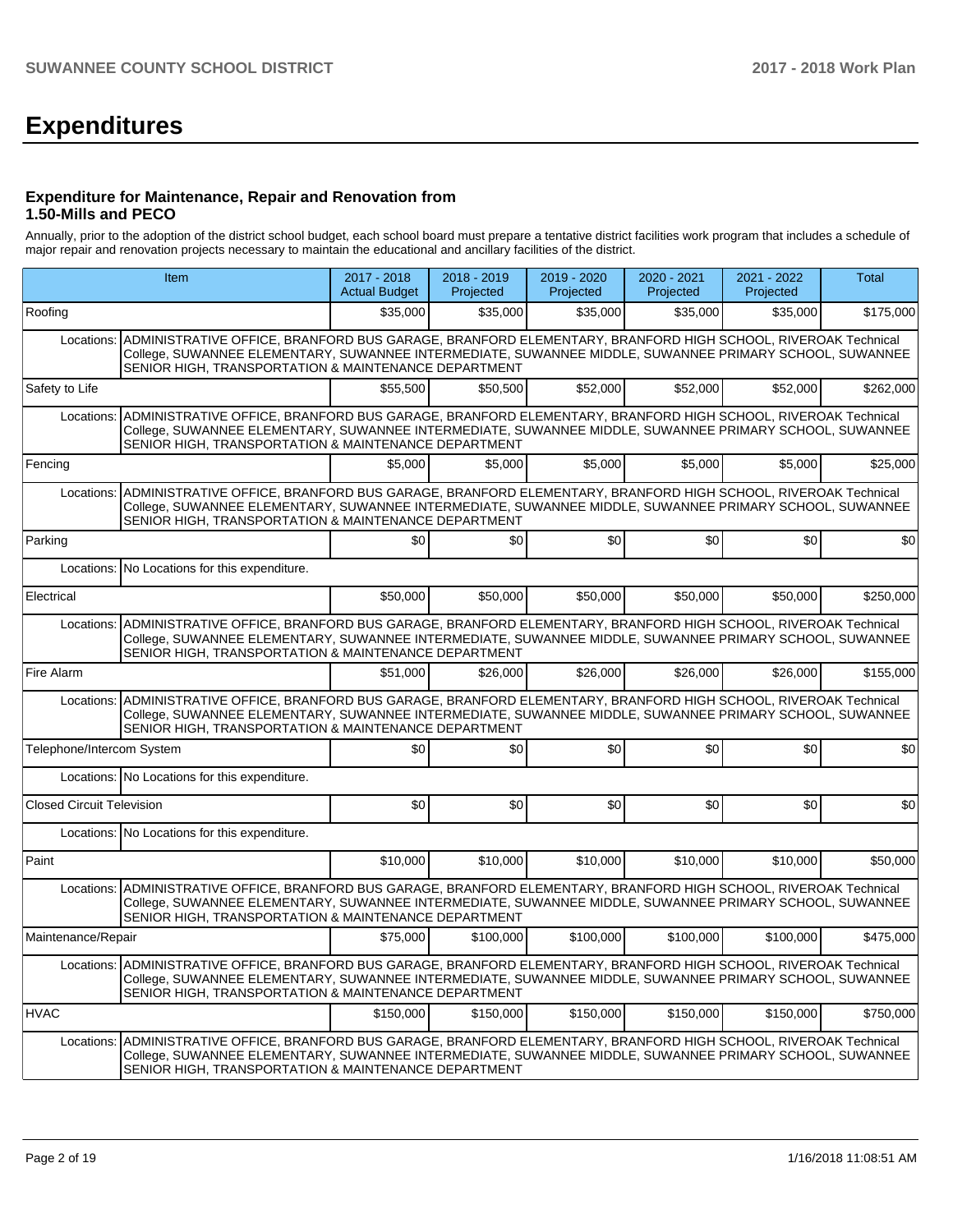| Flooring                                                                                                                                                                                                                                                                                 |            | \$86,000  | \$75,000  | \$75,000  | \$75,000  | \$75,000  | \$386,000   |
|------------------------------------------------------------------------------------------------------------------------------------------------------------------------------------------------------------------------------------------------------------------------------------------|------------|-----------|-----------|-----------|-----------|-----------|-------------|
| Locations: ADMINISTRATIVE OFFICE, BRANFORD BUS GARAGE, BRANFORD ELEMENTARY, BRANFORD HIGH SCHOOL, RIVEROAK Technical<br>College, SUWANNEE ELEMENTARY, SUWANNEE INTERMEDIATE, SUWANNEE MIDDLE, SUWANNEE PRIMARY SCHOOL, SUWANNEE<br>ISENIOR HIGH. TRANSPORTATION & MAINTENANCE DEPARTMENT |            |           |           |           |           |           |             |
|                                                                                                                                                                                                                                                                                          | Sub Total: | \$517,500 | \$501.500 | \$503,000 | \$503,000 | \$503,000 | \$2.528.000 |

| PECO Maintenance Expenditures | \$149.480 | \$149,480 | \$149.480 | \$149.480 | \$149.480 | \$747,400   |
|-------------------------------|-----------|-----------|-----------|-----------|-----------|-------------|
| <b>⊥.50 Mill Sub Total:</b> I | \$635.120 | \$619.120 | \$620,620 | \$620.620 | \$620.620 | \$3,116,100 |

|                                     | <b>Other Items</b>                                                                                                                                                                                                                                                                     | 2017 - 2018<br><b>Actual Budget</b> | 2018 - 2019<br>Projected | 2019 - 2020<br>Projected | 2020 - 2021<br>Projected | 2021 - 2022<br>Projected | Total     |  |  |  |
|-------------------------------------|----------------------------------------------------------------------------------------------------------------------------------------------------------------------------------------------------------------------------------------------------------------------------------------|-------------------------------------|--------------------------|--------------------------|--------------------------|--------------------------|-----------|--|--|--|
| Summer day labor                    |                                                                                                                                                                                                                                                                                        | \$36,000                            | \$36,000                 | \$36,000                 | \$36,000                 | \$36,000                 | \$180,000 |  |  |  |
| Locations                           | ADMINISTRATIVE OFFICE, BRANFORD BUS GARAGE, BRANFORD ELEMENTARY, BRANFORD HIGH SCHOOL, RIVEROAK Technical<br>College, SUWANNEE ELEMENTARY, SUWANNEE INTERMEDIATE, SUWANNEE MIDDLE, SUWANNEE PRIMARY SCHOOL,<br>SUWANNEE SENIOR HIGH, TRANSPORTATION & MAINTENANCE DEPARTMENT           |                                     |                          |                          |                          |                          |           |  |  |  |
| Asbestos Abatement                  |                                                                                                                                                                                                                                                                                        | \$25,000                            | \$25,000                 | \$25,000                 | \$25,000                 | \$25,000                 | \$125,000 |  |  |  |
|                                     | Locations ADMINISTRATIVE OFFICE. BRANFORD BUS GARAGE. BRANFORD ELEMENTARY. BRANFORD HIGH SCHOOL. RIVEROAK Technical<br>College, SUWANNEE ELEMENTARY, SUWANNEE INTERMEDIATE, SUWANNEE MIDDLE, SUWANNEE PRIMARY SCHOOL,<br>SUWANNEE SENIOR HIGH, TRANSPORTATION & MAINTENANCE DEPARTMENT |                                     |                          |                          |                          |                          |           |  |  |  |
| <b>Building Official</b>            |                                                                                                                                                                                                                                                                                        | \$27,000                            | \$27,000                 | \$27.000                 | \$27,000                 | \$27.000                 | \$135,000 |  |  |  |
| Locations                           | ADMINISTRATIVE OFFICE, BRANFORD BUS GARAGE, BRANFORD ELEMENTARY, BRANFORD HIGH SCHOOL, RIVEROAK Technical<br>College, SUWANNEE ELEMENTARY, SUWANNEE INTERMEDIATE, SUWANNEE MIDDLE, SUWANNEE PRIMARY SCHOOL,<br>SUWANNEE SENIOR HIGH, TRANSPORTATION & MAINTENANCE DEPARTMENT           |                                     |                          |                          |                          |                          |           |  |  |  |
| Filter maintenance                  |                                                                                                                                                                                                                                                                                        | \$8,600                             | \$8,600                  | \$8,600                  | \$8,600                  | \$8,600                  | \$43,000  |  |  |  |
|                                     | Locations SUWANNEE MIDDLE                                                                                                                                                                                                                                                              |                                     |                          |                          |                          |                          |           |  |  |  |
| Environmental                       |                                                                                                                                                                                                                                                                                        | \$4.000                             | \$4.000                  | \$4,000                  | \$4.000                  | \$4.000                  | \$20,000  |  |  |  |
|                                     | Locations ADMINISTRATIVE OFFICE, BRANFORD BUS GARAGE, BRANFORD ELEMENTARY, BRANFORD HIGH SCHOOL, RIVEROAK Technical<br>College, SUWANNEE ELEMENTARY, SUWANNEE INTERMEDIATE, SUWANNEE MIDDLE, SUWANNEE PRIMARY SCHOOL,<br>SUWANNEE SENIOR HIGH, TRANSPORTATION & MAINTENANCE DEPARTMENT |                                     |                          |                          |                          |                          |           |  |  |  |
| Security                            |                                                                                                                                                                                                                                                                                        | \$76.000                            | \$76,000                 | \$76,000                 | \$76,000                 | \$76,000                 | \$380.000 |  |  |  |
|                                     | Locations ADMINISTRATIVE OFFICE, BRANFORD BUS GARAGE, BRANFORD ELEMENTARY, BRANFORD HIGH SCHOOL, RIVEROAK Technical<br>College, SUWANNEE ELEMENTARY, SUWANNEE INTERMEDIATE, SUWANNEE MIDDLE, SUWANNEE PRIMARY SCHOOL,<br>SUWANNEE SENIOR HIGH, TRANSPORTATION & MAINTENANCE DEPARTMENT |                                     |                          |                          |                          |                          |           |  |  |  |
| Ada Compliance                      |                                                                                                                                                                                                                                                                                        | \$7,500                             | \$7.500                  | \$7.500                  | \$7.500                  | \$7.500                  | \$37,500  |  |  |  |
| Locations                           | ADMINISTRATIVE OFFICE, BRANFORD BUS GARAGE, BRANFORD ELEMENTARY, BRANFORD HIGH SCHOOL, RIVEROAK Technical<br>College, SUWANNEE ELEMENTARY, SUWANNEE INTERMEDIATE, SUWANNEE MIDDLE, SUWANNEE PRIMARY SCHOOL,<br>SUWANNEE SENIOR HIGH, TRANSPORTATION & MAINTENANCE DEPARTMENT           |                                     |                          |                          |                          |                          |           |  |  |  |
| Plumbing                            |                                                                                                                                                                                                                                                                                        | \$6,000                             | \$6,000                  | \$6,000                  | \$6,000                  | \$6,000                  | \$30,000  |  |  |  |
|                                     | Locations ADMINISTRATIVE OFFICE, BRANFORD BUS GARAGE, BRANFORD ELEMENTARY, BRANFORD HIGH SCHOOL, RIVEROAK Technical<br>College, SUWANNEE ELEMENTARY, SUWANNEE INTERMEDIATE, SUWANNEE MIDDLE, SUWANNEE PRIMARY SCHOOL,<br>SUWANNEE SENIOR HIGH, TRANSPORTATION & MAINTENANCE DEPARTMENT |                                     |                          |                          |                          |                          |           |  |  |  |
| <b>HVAC Web Control Improvement</b> |                                                                                                                                                                                                                                                                                        | \$16,000                            | \$16,000                 | \$16,000                 | \$16,000                 | \$16.000                 | \$80,000  |  |  |  |
|                                     | Locations ADMINISTRATIVE OFFICE, BRANFORD BUS GARAGE, BRANFORD ELEMENTARY, BRANFORD HIGH SCHOOL, RIVEROAK Technical<br>College, SUWANNEE ELEMENTARY, SUWANNEE INTERMEDIATE, SUWANNEE MIDDLE, SUWANNEE PRIMARY SCHOOL,<br>SUWANNEE SENIOR HIGH, TRANSPORTATION & MAINTENANCE DEPARTMENT |                                     |                          |                          |                          |                          |           |  |  |  |
| Walls and Ceilings                  |                                                                                                                                                                                                                                                                                        | \$23,000                            | \$23,000                 | \$23,000                 | \$23,000                 | \$23,000                 | \$115,000 |  |  |  |
| Locations                           | ADMINISTRATIVE OFFICE, BRANFORD BUS GARAGE, BRANFORD ELEMENTARY, BRANFORD HIGH SCHOOL, RIVEROAK Technical<br>College, SUWANNEE ELEMENTARY, SUWANNEE INTERMEDIATE, SUWANNEE MIDDLE, SUWANNEE PRIMARY SCHOOL,<br>SUWANNEE SENIOR HIGH, TRANSPORTATION & MAINTENANCE DEPARTMENT           |                                     |                          |                          |                          |                          |           |  |  |  |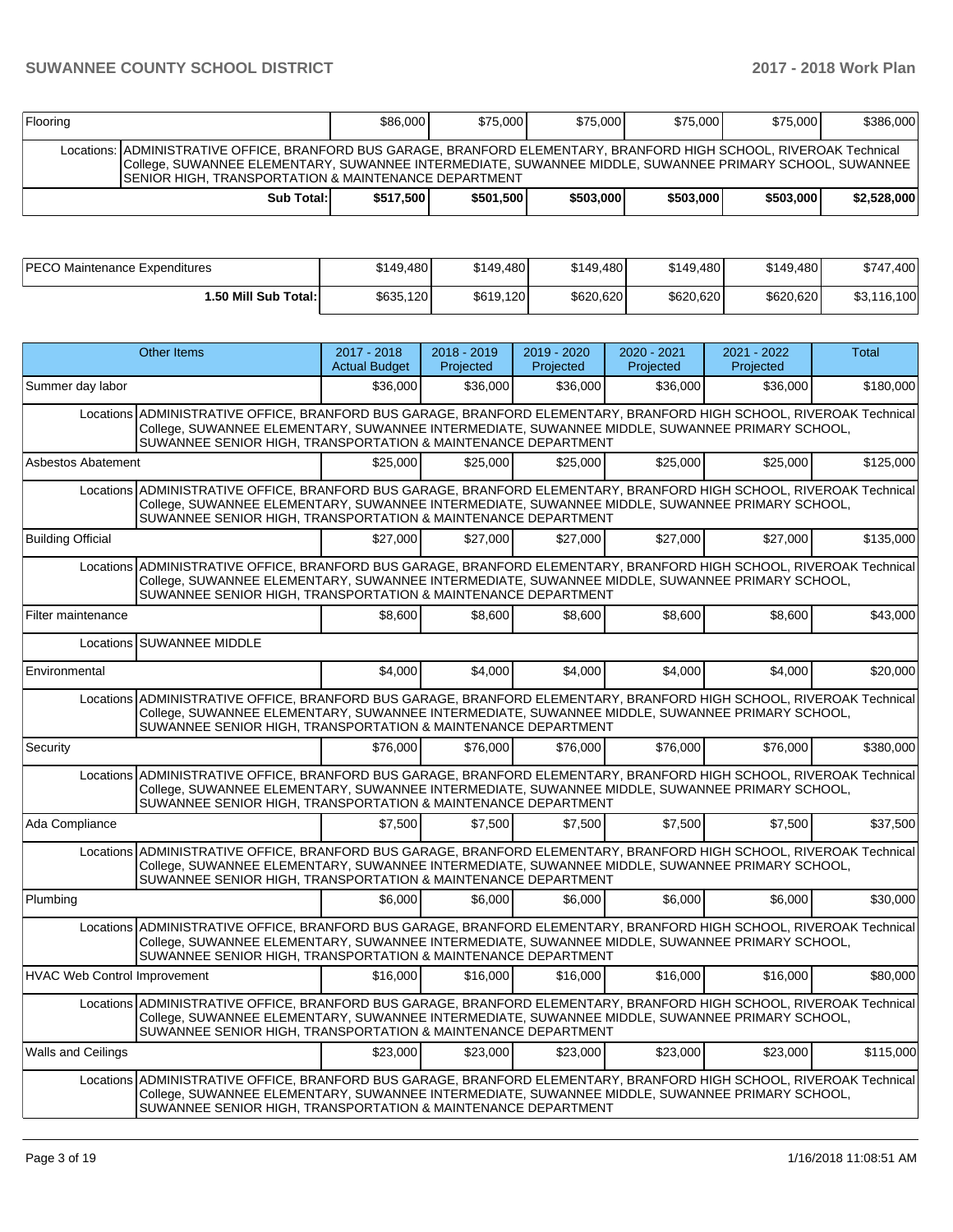| Doors and Hardware                                                                                                                                                                                                                                                                     |                                                                                                                                                                                                                                                                                        | \$21,000  | \$21.000  | \$21,000  | \$21.000  | \$21,000  | \$105,000   |  |  |
|----------------------------------------------------------------------------------------------------------------------------------------------------------------------------------------------------------------------------------------------------------------------------------------|----------------------------------------------------------------------------------------------------------------------------------------------------------------------------------------------------------------------------------------------------------------------------------------|-----------|-----------|-----------|-----------|-----------|-------------|--|--|
| Locations ADMINISTRATIVE OFFICE, BRANFORD BUS GARAGE, BRANFORD ELEMENTARY, BRANFORD HIGH SCHOOL, RIVEROAK Technical<br>College, SUWANNEE ELEMENTARY, SUWANNEE INTERMEDIATE, SUWANNEE MIDDLE, SUWANNEE PRIMARY SCHOOL,<br>SUWANNEE SENIOR HIGH, TRANSPORTATION & MAINTENANCE DEPARTMENT |                                                                                                                                                                                                                                                                                        |           |           |           |           |           |             |  |  |
| Design and Engineering Fees                                                                                                                                                                                                                                                            |                                                                                                                                                                                                                                                                                        | \$5,000   | \$5,000   | \$5,000   | \$5,000   | \$5,000   | \$25,000    |  |  |
|                                                                                                                                                                                                                                                                                        | Locations ADMINISTRATIVE OFFICE, BRANFORD BUS GARAGE, BRANFORD ELEMENTARY, BRANFORD HIGH SCHOOL, RIVEROAK Technical<br>College, SUWANNEE ELEMENTARY, SUWANNEE INTERMEDIATE, SUWANNEE MIDDLE, SUWANNEE PRIMARY SCHOOL,<br>SUWANNEE SENIOR HIGH, TRANSPORTATION & MAINTENANCE DEPARTMENT |           |           |           |           |           |             |  |  |
| Paving, Milling's, Concrete                                                                                                                                                                                                                                                            |                                                                                                                                                                                                                                                                                        | \$12,000  | \$12,000  | \$12,000  | \$12,000  | \$12,000  | \$60,000    |  |  |
| Locations ADMINISTRATIVE OFFICE, BRANFORD BUS GARAGE, BRANFORD ELEMENTARY, BRANFORD HIGH SCHOOL, RIVEROAK Technical<br>College, SUWANNEE ELEMENTARY, SUWANNEE INTERMEDIATE, SUWANNEE MIDDLE, SUWANNEE PRIMARY SCHOOL,<br>SUWANNEE SENIOR HIGH, TRANSPORTATION & MAINTENANCE DEPARTMENT |                                                                                                                                                                                                                                                                                        |           |           |           |           |           |             |  |  |
|                                                                                                                                                                                                                                                                                        | Total:                                                                                                                                                                                                                                                                                 | \$784,600 | \$768,600 | \$770,100 | \$770,100 | \$770.100 | \$3,863,500 |  |  |

## **Local 1.50 Mill Expenditure For Maintenance, Repair and Renovation**

Anticipated expenditures expected from local funding sources over the years covered by the current work plan.

| Item                                                         | 2017 - 2018<br><b>Actual Budget</b> | 2018 - 2019<br>Projected | 2019 - 2020<br>Projected | 2020 - 2021<br>Projected | 2021 - 2022<br>Projected | <b>Total</b> |
|--------------------------------------------------------------|-------------------------------------|--------------------------|--------------------------|--------------------------|--------------------------|--------------|
| Remaining Maint and Repair from 1.5 Mills                    | \$635,120                           | \$619,120                | \$620,620                | \$620,620                | \$620,620                | \$3,116,100  |
| Maintenance/Repair Salaries                                  | \$0                                 | \$0                      | \$0                      | \$0                      | \$0                      | \$0          |
| <b>School Bus Purchases</b>                                  | \$450,000                           | \$450,000                | \$450,000                | \$0                      | \$0                      | \$1,350,000  |
| <b>Other Vehicle Purchases</b>                               | \$30,000                            | \$50,000                 | \$50,000                 | \$50,000                 | \$50,000                 | \$230,000    |
| <b>Capital Outlay Equipment</b>                              | \$125,000                           | \$125,000                | \$125,000                | \$125,000                | \$125,000                | \$625,000    |
| <b>Rent/Lease Payments</b>                                   | \$0                                 | \$0                      | \$0                      | \$0                      | \$0                      | \$0          |
| <b>COP Debt Service</b>                                      | \$0                                 | \$0                      | \$0                      | \$0                      | \$0                      | \$0          |
| Rent/Lease Relocatables                                      | \$13,200                            | \$13,200                 | \$13,200                 | \$13,200                 | \$13,200                 | \$66,000     |
| <b>Environmental Problems</b>                                | \$0                                 | \$0                      | \$0                      | \$0                      | \$0                      | \$0          |
| s.1011.14 Debt Service                                       | \$72,000                            | \$363,229                | \$291,229                | \$291,229                | \$291,229                | \$1,308,916  |
| <b>Special Facilities Construction Account</b>               | \$0                                 | \$0                      | \$0                      | \$0                      | \$0                      | \$0          |
| Premiums for Property Casualty Insurance - 1011.71<br>(4a,b) | \$250,000                           | \$275,000                | \$275,000                | \$275,000                | \$275,000                | \$1,350,000  |
| Qualified School Construction Bonds (QSCB)                   | \$0                                 | \$0                      | \$0                      | \$0                      | \$0                      | \$0          |
| Qualified Zone Academy Bonds (QZAB)                          | \$130,635                           | \$130,635                | \$130,635                | \$130,635                | \$130,635                | \$653,175    |
| Network/Information Technology Capital Upgrades              | \$72,500                            | \$72,500                 | \$72,500                 | \$72,500                 | \$72,500                 | \$362,500    |
| <b>Custodial Equipment Plan</b>                              | \$25,000                            | \$25,000                 | \$25,000                 | \$25,000                 | \$25,000                 | \$125,000    |
| Information Technology Capital Outlay                        | \$412,500                           | \$412,500                | \$412,500                | \$412,500                | \$412,500                | \$2,062,500  |
| School Site Capital Outlay                                   | \$70,000                            | \$70,000                 | \$70,000                 | \$70,000                 | \$70,000                 | \$350,000    |
| <b>Local Expenditure Totals:</b>                             | \$2,285,955                         | \$2,606,184              | \$2,535,684              | \$2,085,684              | \$2,085,684              | \$11,599,191 |

# **Revenue**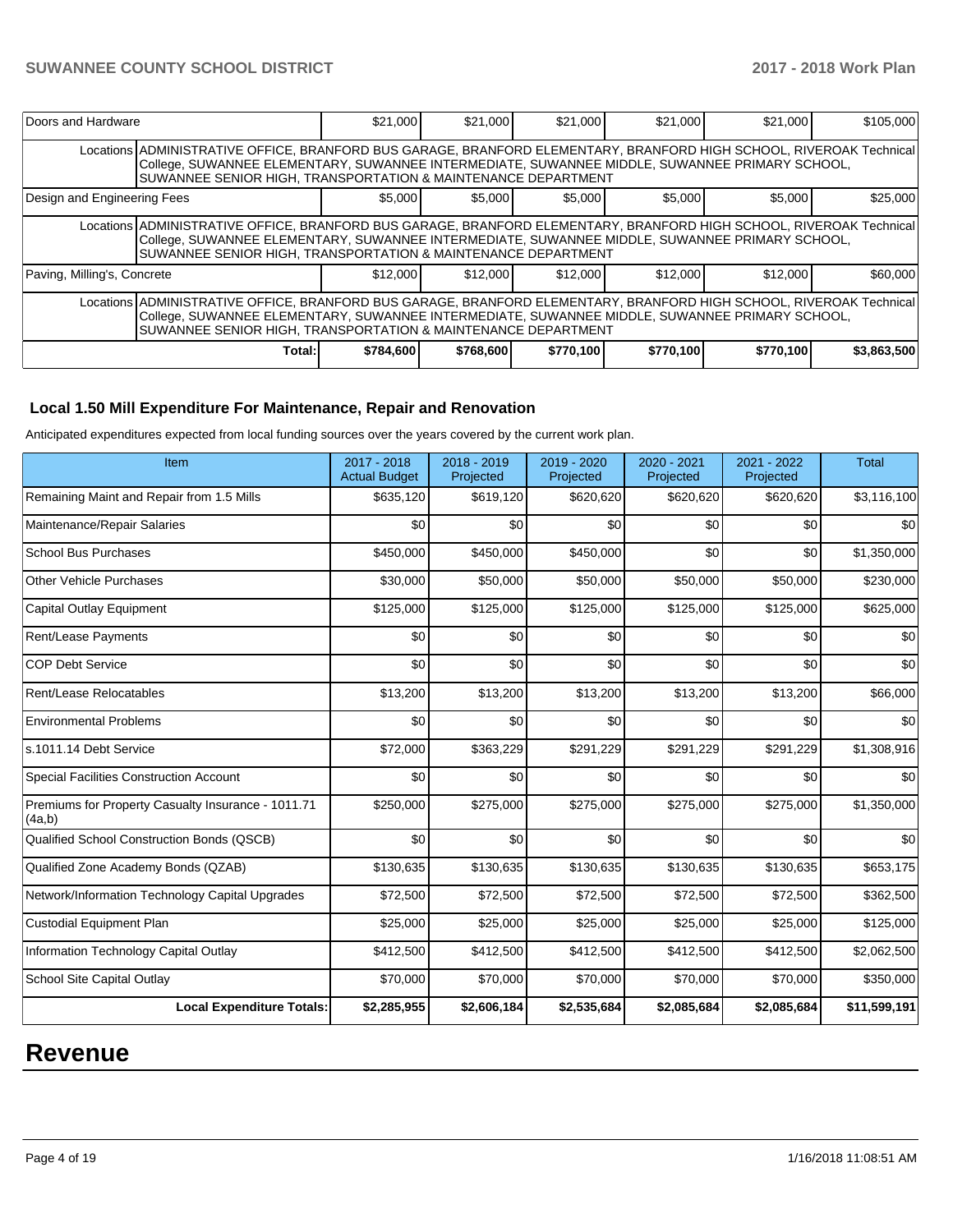### **1.50 Mill Revenue Source**

Schedule of Estimated Capital Outlay Revenue from each currently approved source which is estimated to be available for expenditures on the projects included in the tentative district facilities work program. All amounts are NET after considering carryover balances, interest earned, new COP's, 1011.14 and 1011.15 loans, etc. Districts cannot use 1.5-Mill funds for salaries except for those explicitly associated with maintenance/repair projects. (1011.71 (5), F.S.)

| Item                                                                                | Fund | $2017 - 2018$<br><b>Actual Value</b> | $2018 - 2019$<br>Projected | 2019 - 2020<br>Projected | $2020 - 2021$<br>Projected | 2021 - 2022<br>Projected | <b>Total</b>     |
|-------------------------------------------------------------------------------------|------|--------------------------------------|----------------------------|--------------------------|----------------------------|--------------------------|------------------|
| (1) Non-exempt property<br>lassessed valuation                                      |      | \$1,822,179,017                      | \$1,950,198,014            | \$2,034,235,023          | \$2,142,360,703            | \$2,257,827,386          | \$10,206,800,143 |
| (2) The Millege projected for<br>discretionary capital outlay per<br>ls.1011.71     |      | 1.50                                 | 1.50                       | 1.50                     | 1.50                       | 1.50                     |                  |
| $(3)$ Full value of the 1.50-Mill<br>discretionary capital outlay per<br>ls.1011.71 |      | \$3,061,261                          | \$3,276,333                | \$3,417,515              | \$3,599,166                | \$3,793,150              | \$17.147.425     |
| (4) Value of the portion of the 1.50<br>-Mill ACTUALLY levied                       | 370  | \$2,623,938                          | \$2,808,285                | \$2,929,298              | \$3,084,999                | \$3,251,271              | \$14,697,791     |
| $(5)$ Difference of lines $(3)$ and $(4)$                                           |      | \$437,323                            | \$468,048                  | \$488.217                | \$514,167                  | \$541,879                | \$2,449,634      |

### **PECO Revenue Source**

The figure in the row designated "PECO Maintenance" will be subtracted from funds available for new construction because PECO maintenance dollars cannot be used for new construction.

| Item                                 | Fund             | $2017 - 2018$<br><b>Actual Budget</b> | $2018 - 2019$<br>Projected | 2019 - 2020<br>Projected | $2020 - 2021$<br>Projected | 2021 - 2022<br>Projected | Total     |
|--------------------------------------|------------------|---------------------------------------|----------------------------|--------------------------|----------------------------|--------------------------|-----------|
| <b>IPECO New Construction</b>        | 340 <sub>l</sub> | \$0                                   | \$0                        | \$10,630                 | \$37.639                   | \$47,182                 | \$95,451  |
| <b>PECO Maintenance Expenditures</b> |                  | \$149.480                             | \$149.480                  | \$149.480                | \$149.480                  | \$149.480                | \$747,400 |
|                                      |                  | \$149,480                             | \$149,480                  | \$160,110                | \$187.119                  | \$196,662                | \$842,851 |

### **CO & DS Revenue Source**

Revenue from Capital Outlay and Debt Service funds.

| <b>Item</b>                              | Fund | $2017 - 2018$<br><b>Actual Budget</b> | $2018 - 2019$<br>Projected | 2019 - 2020<br>Projected | $2020 - 2021$<br>Projected | $2021 - 2022$<br>Projected | Total     |
|------------------------------------------|------|---------------------------------------|----------------------------|--------------------------|----------------------------|----------------------------|-----------|
| CO & DS Cash Flow-through<br>Distributed | 360  | \$57.473                              | \$57.473                   | \$57.473                 | \$57.473                   | \$57.473                   | \$287,365 |
| ICO & DS Interest on<br>Undistributed CO | 360  | \$1,912                               | \$1.912                    | \$1,912                  | \$1,912                    | \$1,912                    | \$9,560   |
|                                          |      | \$59,385                              | \$59,385                   | \$59,385                 | \$59,385                   | \$59,385                   | \$296,925 |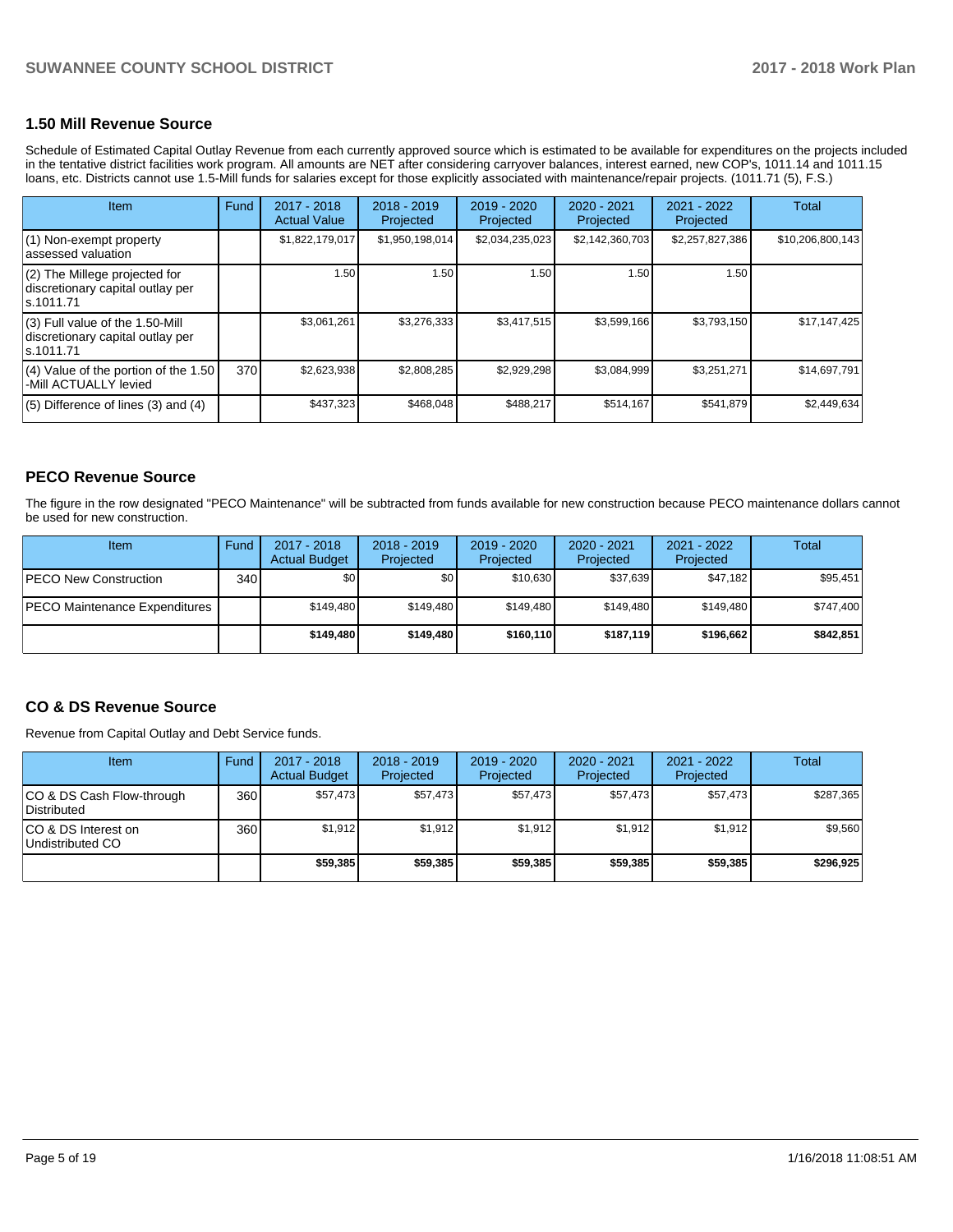### **Fair Share Revenue Source**

Nothing reported for this section. All legally binding commitments for proportionate fair-share mitigation for impacts on public school facilities must be included in the 5-year district work program.

### **Sales Surtax Referendum**

Specific information about any referendum for a 1-cent or 1/2-cent surtax referendum during the previous year.

**Did the school district hold a surtax referendum during the past fiscal year 2016 - 2017?**

No

### **Additional Revenue Source**

Any additional revenue sources

| Item                                                                                                       | 2017 - 2018<br><b>Actual Value</b> | 2018 - 2019<br>Projected | 2019 - 2020<br>Projected | 2020 - 2021<br>Projected | 2021 - 2022<br>Projected | <b>Total</b> |
|------------------------------------------------------------------------------------------------------------|------------------------------------|--------------------------|--------------------------|--------------------------|--------------------------|--------------|
| One Cent - 1/2 Cent Sales Surtax Debt<br>Service From Total Fund Balance Carried<br>Forward                | \$0                                | \$0                      | \$0                      | \$0                      | \$0                      | \$0          |
| Capital Outlay Projects Funds Balance<br>Carried Forward From Total Fund<br><b>Balance Carried Forward</b> | \$0                                | \$0                      | \$0                      | \$0                      | \$0                      | \$0          |
| Proceeds from a s.1011.14/15 F.S. Loans                                                                    | \$0                                | \$2,500,000              | \$0                      | \$0                      | \$0                      | \$2,500,000  |
| District Bonds - Voted local bond<br>referendum proceeds per s.9, Art VII<br><b>State Constitution</b>     | \$0                                | \$0                      | \$0                      | \$0                      | \$0                      | \$0          |
| Proceeds from Special Act Bonds                                                                            | \$0                                | \$0                      | \$0                      | \$0                      | \$0                      | \$0          |
| Estimated Revenue from CO & DS Bond<br>Sale                                                                | \$0                                | \$0                      | \$0                      | \$0                      | \$0                      | \$0          |
| Proceeds from Voted Capital<br>Improvements millage                                                        | \$0                                | \$0                      | \$0                      | \$0                      | \$0                      | \$0          |
| Other Revenue for Other Capital Projects                                                                   | \$632,000                          | \$0                      | \$0                      | \$0                      | \$0                      | \$632,000    |
| Proceeds from 1/2 cent sales surtax<br>authorized by school board                                          | \$0                                | \$0                      | \$0                      | \$0                      | \$0                      | \$0          |
| Proceeds from local governmental<br>infrastructure sales surtax                                            | \$0                                | \$0                      | \$0                      | \$0                      | \$0                      | \$0          |
| Proceeds from Certificates of<br>Participation (COP's) Sale                                                | \$0                                | \$0                      | \$0                      | \$0                      | \$0                      | \$0          |
| Classrooms First Bond proceeds amount<br>authorized in FY 1997-98                                          | \$0                                | \$0                      | \$0                      | \$0                      | \$0                      | \$0          |
| <b>Classrooms for Kids</b>                                                                                 | \$0                                | \$0                      | \$0                      | \$0                      | \$0                      | \$0          |
| District Equity Recognition                                                                                | \$0                                | \$0                      | \$0                      | \$0                      | \$0                      | \$0          |
| <b>Federal Grants</b>                                                                                      | \$0                                | \$0                      | \$0                      | \$0                      | \$0                      | \$0          |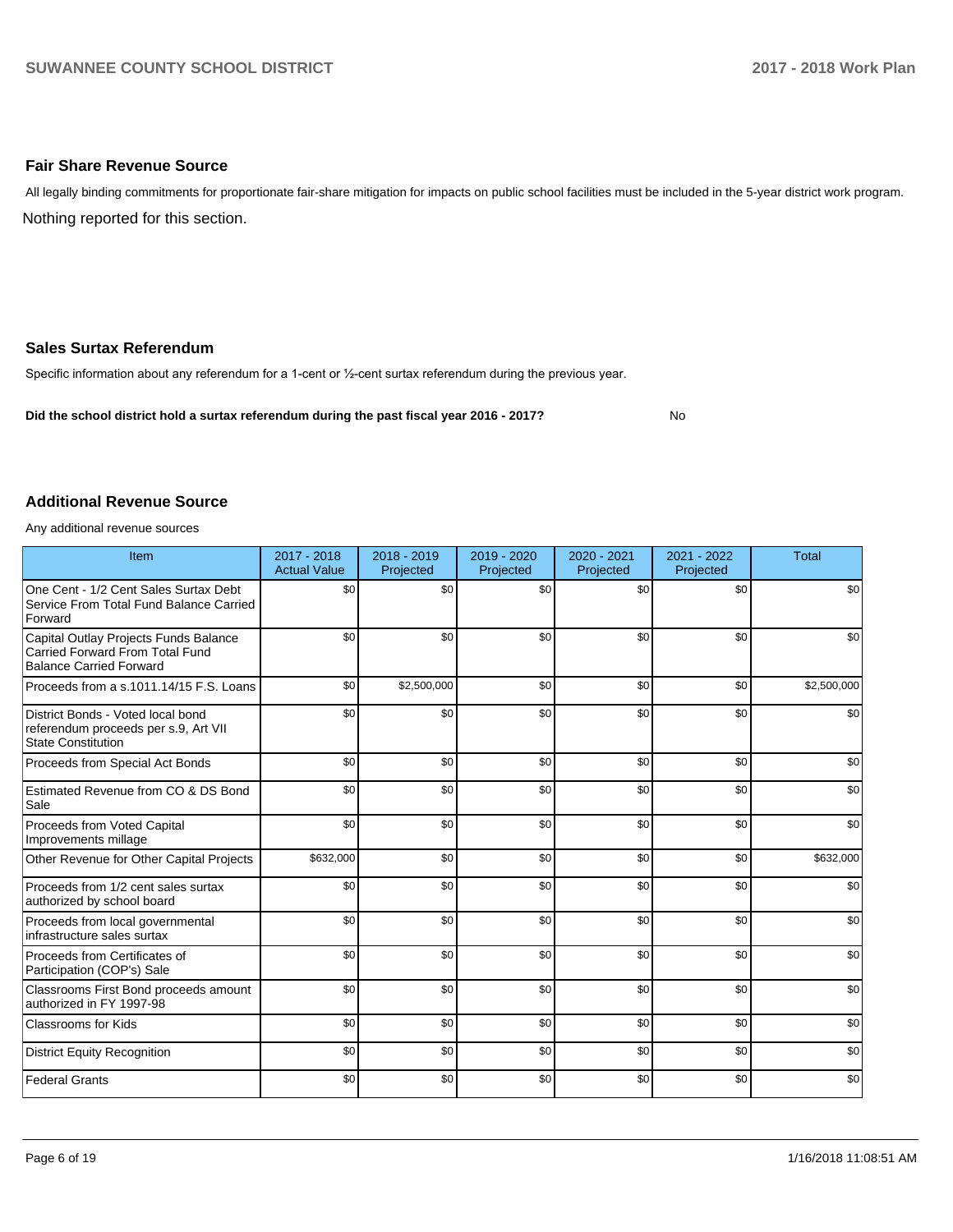| Proportionate share mitigation (actual<br>cash revenue only, not in kind donations)                                       | \$0         | \$0         | \$0     | \$0     | \$0     | \$0         |
|---------------------------------------------------------------------------------------------------------------------------|-------------|-------------|---------|---------|---------|-------------|
| Impact fees received                                                                                                      | \$0         | \$0         | \$0     | \$0     | \$0     | \$0         |
| Private donations                                                                                                         | \$0         | \$0         | \$0     | \$0     | \$0     | \$0         |
| Grants from local governments or not-for-<br>profit organizations                                                         | \$0         | \$0         | \$0     | \$0     | \$0     | \$0         |
| Interest, Including Profit On Investment                                                                                  | \$4,000     | \$4,000     | \$4,000 | \$4,000 | \$4,000 | \$20,000    |
| Revenue from Bonds pledging proceeds<br>from 1 cent or 1/2 cent Sales Surtax                                              | \$0         | \$0         | \$0     | \$0     | \$0     | \$0         |
| <b>Total Fund Balance Carried Forward</b>                                                                                 | \$737,240   | \$0         | \$0     | \$0     | \$0     | \$737,240   |
| General Capital Outlay Obligated Fund<br><b>Balance Carried Forward From Total</b><br><b>Fund Balance Carried Forward</b> | \$0         | \$0         | \$0     | \$0     | \$0     | \$0         |
| <b>Special Facilities Construction Account</b>                                                                            | \$0         | \$0         | \$0     | \$0     | \$0     | \$0         |
| <b>Subtotal</b>                                                                                                           | \$1,373,240 | \$2,504,000 | \$4,000 | \$4,000 | \$4,000 | \$3,889,240 |

# **Total Revenue Summary**

| <b>Item Name</b>                                              | 2017 - 2018<br><b>Budget</b> | $2018 - 2019$<br>Projected | 2019 - 2020<br>Projected | 2020 - 2021<br>Projected | 2021 - 2022<br>Projected | <b>Five Year Total</b> |
|---------------------------------------------------------------|------------------------------|----------------------------|--------------------------|--------------------------|--------------------------|------------------------|
| Local 1.5 Mill Discretionary Capital Outlay<br><b>Revenue</b> | \$2,623,938                  | \$2.808.285                | \$2,929,298              | \$3.084.999              | \$3,251,271              | \$14,697,791           |
| PECO and 1.5 Mill Maint and Other 1.5<br>Mill Expenditures    | $(\$2,285,955)$              | (\$2,606,184)              | (\$2,535,684)            | (\$2,085,684)            | (\$2,085,684)            | $($ \$11,599,191) $ $  |
| <b>PECO Maintenance Revenue</b>                               | \$149.480                    | \$149.480                  | \$149.480                | \$149.480                | \$149.480                | \$747,400              |
| Available 1.50 Mill for New<br>  Construction                 | \$337,983                    | \$202.101                  | \$393.614                | \$999,315                | \$1,165,587              | \$3,098,600            |

| <b>Item Name</b>                     | $2017 - 2018$<br><b>Budget</b> | $2018 - 2019$<br>Projected | 2019 - 2020<br>Projected | $2020 - 2021$<br>Projected | 2021 - 2022<br>Projected | <b>Five Year Total</b> |
|--------------------------------------|--------------------------------|----------------------------|--------------------------|----------------------------|--------------------------|------------------------|
| ICO & DS Revenue                     | \$59,385                       | \$59,385                   | \$59,385                 | \$59,385                   | \$59,385                 | \$296,925              |
| <b>PECO New Construction Revenue</b> | \$0                            | \$0                        | \$10,630                 | \$37,639                   | \$47,182                 | \$95,451               |
| Other/Additional Revenue             | \$1,373,240                    | \$2,504,000                | \$4,000                  | \$4,000                    | \$4,000                  | \$3,889,240            |
| <b>Total Additional Revenuel</b>     | \$1,432,625                    | \$2,563,385                | \$74,015                 | \$101,024                  | \$110,567                | \$4,281,616            |
| <b>Total Available Revenue</b>       | \$1,770,608                    | \$2,765,486                | \$467.629                | \$1,100,339                | \$1,276,154              | \$7,380,216            |

# **Project Schedules**

# **Capacity Project Schedules**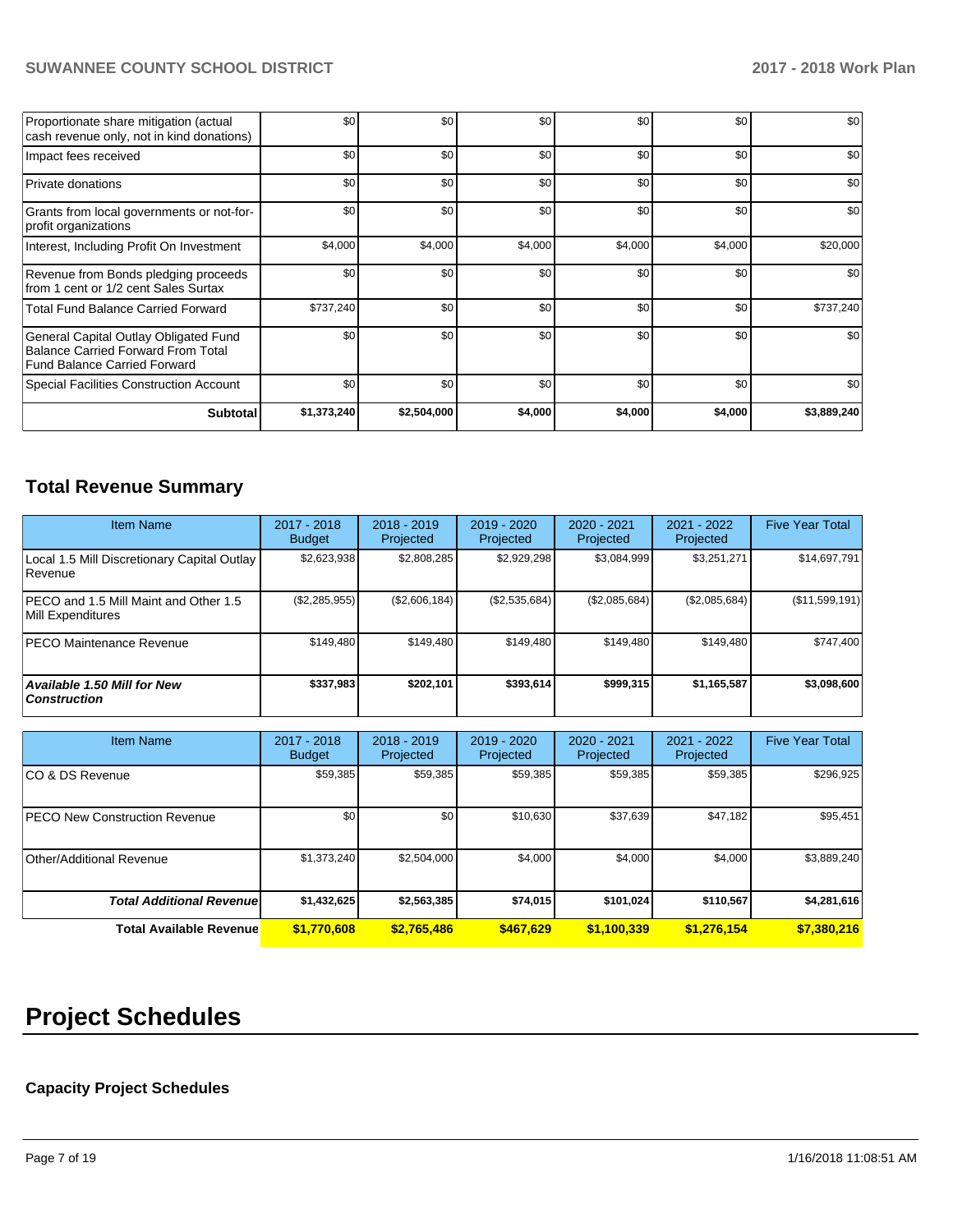A schedule of capital outlay projects necessary to ensure the availability of satisfactory classrooms for the projected student enrollment in K-12 programs.

| <b>Project Description</b>                                                                                                                                                                                                         | Location                              |                          | 2017 - 2018 | 2018 - 2019    | 2019 - 2020 | 2020 - 2021 | 2021 - 2022 | Total          | Funded |
|------------------------------------------------------------------------------------------------------------------------------------------------------------------------------------------------------------------------------------|---------------------------------------|--------------------------|-------------|----------------|-------------|-------------|-------------|----------------|--------|
| New Construction:<br>Add 1 unit of<br>Technology/ Industry<br><b>Exploration Lab</b><br>(2090 NSF), 2 units<br>of Medium Health<br>Lab (2200 NSF), 2<br>Units of Large Health<br>Lab (3300 NSF)<br>recommended in<br>plant survey. | <b>RIVEROAK Technical</b><br>College  | Planned<br>Cost:         | \$0         | \$3,388,032    | \$0         | \$0         | \$0         | \$3,388,032 No |        |
|                                                                                                                                                                                                                                    |                                       | <b>Student Stations:</b> | $\mathbf 0$ | 102            | 0           | 0           | $\pmb{0}$   | 102            |        |
|                                                                                                                                                                                                                                    |                                       | <b>Total Classrooms:</b> | $\mathbf 0$ | 5              | 0           | 0           | $\pmb{0}$   | 5              |        |
|                                                                                                                                                                                                                                    |                                       | Gross Sq Ft:             | $\mathbf 0$ | 25,000         | 0           | 0           | $\pmb{0}$   | 25,000         |        |
| Remodel/Remove<br>building 6, Ag<br>building room 001 -<br>010                                                                                                                                                                     | <b>BRANFORD HIGH</b><br><b>SCHOOL</b> | Planned<br>Cost:         | \$0         | \$730,873      | \$0         | \$0         | \$0         | \$730,873 No   |        |
|                                                                                                                                                                                                                                    |                                       | <b>Student Stations:</b> | $\mathbf 0$ | $-42$          | 0           | 0           | $\pmb{0}$   | $-42$          |        |
|                                                                                                                                                                                                                                    |                                       | <b>Total Classrooms:</b> | $\mathbf 0$ | $\overline{2}$ | 0           | 0           | 0           | $\overline{2}$ |        |
|                                                                                                                                                                                                                                    |                                       | Gross Sq Ft:             | $\mathbf 0$ | 5,111          | 0           | 0           | 0           | 5,111          |        |
| Remodeling and<br>renovation of building<br>5,9,99&1 after<br>construction of<br><b>Health Ed Faciltiy</b>                                                                                                                         | <b>RIVEROAK Technical</b><br>College  | Planned<br>Cost:         | \$0         | \$0            | \$1,027,598 | \$0         | \$0         | \$1,027,598 No |        |
|                                                                                                                                                                                                                                    |                                       | <b>Student Stations:</b> | $\mathbf 0$ | 0              | 49          | $\pmb{0}$   | $\pmb{0}$   | 49             |        |
|                                                                                                                                                                                                                                    |                                       | <b>Total Classrooms:</b> | $\mathbf 0$ | 0              | $\Omega$    | 0           | $\pmb{0}$   | $\Omega$       |        |
|                                                                                                                                                                                                                                    |                                       | Gross Sq Ft:             | $\mathbf 0$ | 0              | 7,186       | $\mathbf 0$ | $\pmb{0}$   | 7,186          |        |
| Remodel old ag<br>machinery shop to<br>accommodate<br>welding and new<br>programs.                                                                                                                                                 | RIVEROAK Technical<br>College         | Planned<br>Cost:         | \$430,000   | \$0            | \$0         | \$0         | \$0         | \$430,000 No   |        |
|                                                                                                                                                                                                                                    |                                       | <b>Student Stations:</b> | 18          | 0              | 0           | 0           | $\mathbf 0$ | 18             |        |
|                                                                                                                                                                                                                                    |                                       | Total Classrooms:        | 0           | 0              | 0           | 0           | 0           | $\mathbf 0$    |        |
|                                                                                                                                                                                                                                    |                                       | Gross Sq Ft:             | $\mathbf 0$ | 0              | 0           | 0           | $\mathbf 0$ | 0              |        |
| Remodel old<br>horticulture building<br>to current code and<br>to meet the needs of<br>the new program                                                                                                                             | RIVEROAK Technical<br>College         | Planned<br>Cost:         | \$133,562   | \$0            | \$0         | \$0         | \$0         | \$133,562 No   |        |
|                                                                                                                                                                                                                                    |                                       | <b>Student Stations:</b> | 4           | 0              | 0           | 0           | $\mathbf 0$ | $\overline{4}$ |        |
|                                                                                                                                                                                                                                    |                                       | <b>Total Classrooms:</b> | $\mathbf 0$ | 0              | 0           | 0           | $\pmb{0}$   | 0              |        |
|                                                                                                                                                                                                                                    |                                       | Gross Sq Ft:             | $\mathbf 0$ | 0              | 0           | 0           | $\pmb{0}$   | $\mathbf 0$    |        |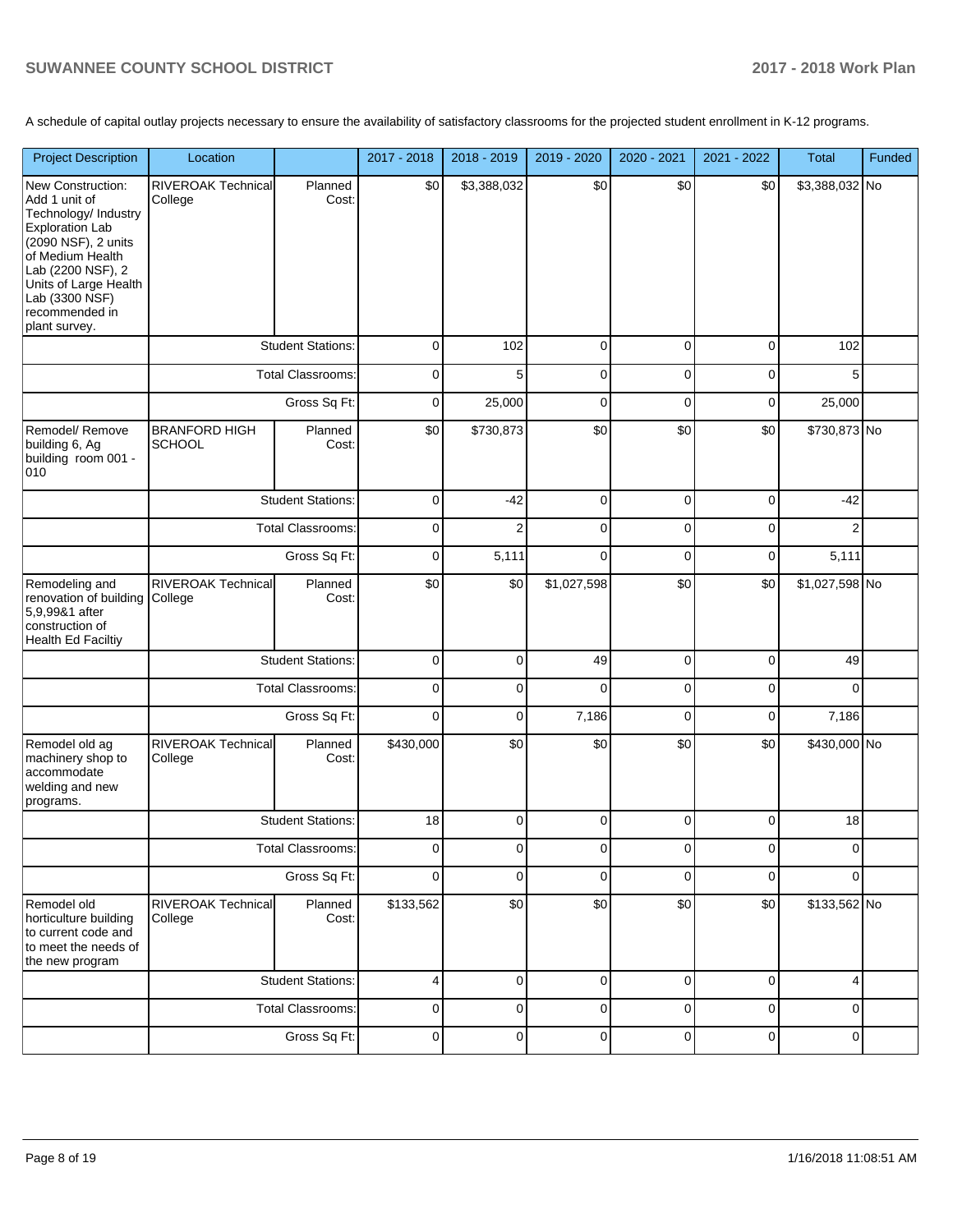| <b>Remodel Nursing</b><br>building to meet the<br>needs of the current<br>programs                                                                                               | <b>RIVEROAK Technical</b><br>College  | Planned<br>Cost:         | \$463,606   | \$0            | \$0            | \$0            | \$0         | \$463,606 No   |  |
|----------------------------------------------------------------------------------------------------------------------------------------------------------------------------------|---------------------------------------|--------------------------|-------------|----------------|----------------|----------------|-------------|----------------|--|
|                                                                                                                                                                                  |                                       | <b>Student Stations:</b> | 27          | $\mathbf 0$    | $\mathbf 0$    | $\mathbf 0$    | $\mathbf 0$ | 27             |  |
|                                                                                                                                                                                  |                                       | <b>Total Classrooms:</b> | 0           | $\mathbf 0$    | $\mathbf 0$    | $\mathbf 0$    | $\mathbf 0$ | $\Omega$       |  |
|                                                                                                                                                                                  |                                       | Gross Sq Ft:             | $\mathbf 0$ | $\mathbf 0$    | $\mathbf 0$    | $\mathbf 0$    | $\mathbf 0$ | $\Omega$       |  |
| New Construction;<br>Adding 1 unit of<br>Practical Agriculture<br>Lab                                                                                                            | <b>BRANFORD HIGH</b><br><b>SCHOOL</b> | Planned<br>Cost:         | \$0         | \$830,400      | \$0            | \$0            | \$0         | \$830,400 No   |  |
|                                                                                                                                                                                  |                                       | <b>Student Stations:</b> | $\mathbf 0$ | 25             | $\mathbf 0$    | $\mathbf 0$    | $\mathbf 0$ | 25             |  |
|                                                                                                                                                                                  |                                       | <b>Total Classrooms:</b> | 0           | 1              | $\mathbf 0$    | $\mathbf 0$    | $\mathbf 0$ |                |  |
|                                                                                                                                                                                  |                                       | Gross Sq Ft:             | 0           | 4,645          | $\mathbf 0$    | $\mathbf 0$    | $\mathbf 0$ | 4,645          |  |
| Remove 4 wood<br>frame relocatable<br>classrooms - 002,<br>111, 112, 113                                                                                                         | RIVEROAK Technical<br>College         | Planned<br>Cost:         | \$0         | \$0            | \$490,061      | \$0            | \$0         | \$490,061 No   |  |
|                                                                                                                                                                                  |                                       | <b>Student Stations:</b> | $\mathbf 0$ | 0              | $-98$          | $\mathbf 0$    | $\mathbf 0$ | $-98$          |  |
|                                                                                                                                                                                  |                                       | <b>Total Classrooms:</b> | $\mathbf 0$ | $\mathbf 0$    | 4              | $\mathbf 0$    | $\mathbf 0$ | 4              |  |
|                                                                                                                                                                                  |                                       | Gross Sq Ft:             | $\mathbf 0$ | 0              | 3,427          | $\mathbf 0$    | $\mathbf 0$ | 3,427          |  |
| New Construction:<br>Adding 4 units of<br>Primary Classrooms<br>(k-3) (882 NSF), 2<br>Units of Primary<br>Skills LAb (K-3)<br>(882NSF), 2 units of<br>ESE Part Time (975<br>NSF) | SUWANNEE<br><b>ELEMENTARY</b>         | Planned<br>Cost:         | \$0         | \$0            | \$0            | \$0            | \$2,415,360 | \$2,415,360 No |  |
|                                                                                                                                                                                  |                                       | <b>Student Stations:</b> | $\mathbf 0$ | $\mathbf 0$    | $\mathbf 0$    | $\mathbf 0$    | 102         | 102            |  |
|                                                                                                                                                                                  |                                       | Total Classrooms:        | 0           | 0              | $\mathbf 0$    | $\mathbf 0$    | 8           | 8              |  |
|                                                                                                                                                                                  |                                       | Gross Sq Ft:             | $\mathbf 0$ | $\mathbf 0$    | $\mathbf 0$    | $\mathbf 0$    | 10,000      | 10,000         |  |
| Remove 4<br>relocatable<br>classrooms -901.<br>902, 903, 904                                                                                                                     | SUWANNEE<br>ELEMENTARY                | Planned<br>Cost:         | \$0         | \$0            | \$0            | \$0            | \$450,000   | \$450,000 No   |  |
|                                                                                                                                                                                  |                                       | <b>Student Stations:</b> | $\pmb{0}$   | $\overline{0}$ | $\mathbf 0$    | $\mathbf 0$    | $-72$       | $-72$          |  |
|                                                                                                                                                                                  |                                       | Total Classrooms:        | 0           | 0              | $\mathbf 0$    | $\mathbf 0$    | 4           | 4              |  |
|                                                                                                                                                                                  |                                       | Gross Sq Ft:             | 0           | 0              | $\mathbf 0$    | $\overline{0}$ | 3,204       | 3,204          |  |
| Remodel. Large<br>Home Economics<br>Lab. removes rooms<br>042 and 044                                                                                                            | SUWANNEE<br><b>SENIOR HIGH</b>        | Planned<br>Cost:         | \$0         | \$0            | \$0            | \$287,001      | \$0         | \$287,001 No   |  |
|                                                                                                                                                                                  |                                       | <b>Student Stations:</b> | $\pmb{0}$   | $\mathbf 0$    | $\mathbf 0$    | $-5$           | $\mathbf 0$ | $-5$           |  |
|                                                                                                                                                                                  |                                       | Total Classrooms:        | $\pmb{0}$   | $\mathbf 0$    | $\mathbf 0$    | $-2$           | $\mathbf 0$ | $-2$           |  |
|                                                                                                                                                                                  |                                       | Gross Sq Ft:             | $\pmb{0}$   | $\overline{0}$ | $\overline{0}$ | 2,007          | $\mathbf 0$ | 2,007          |  |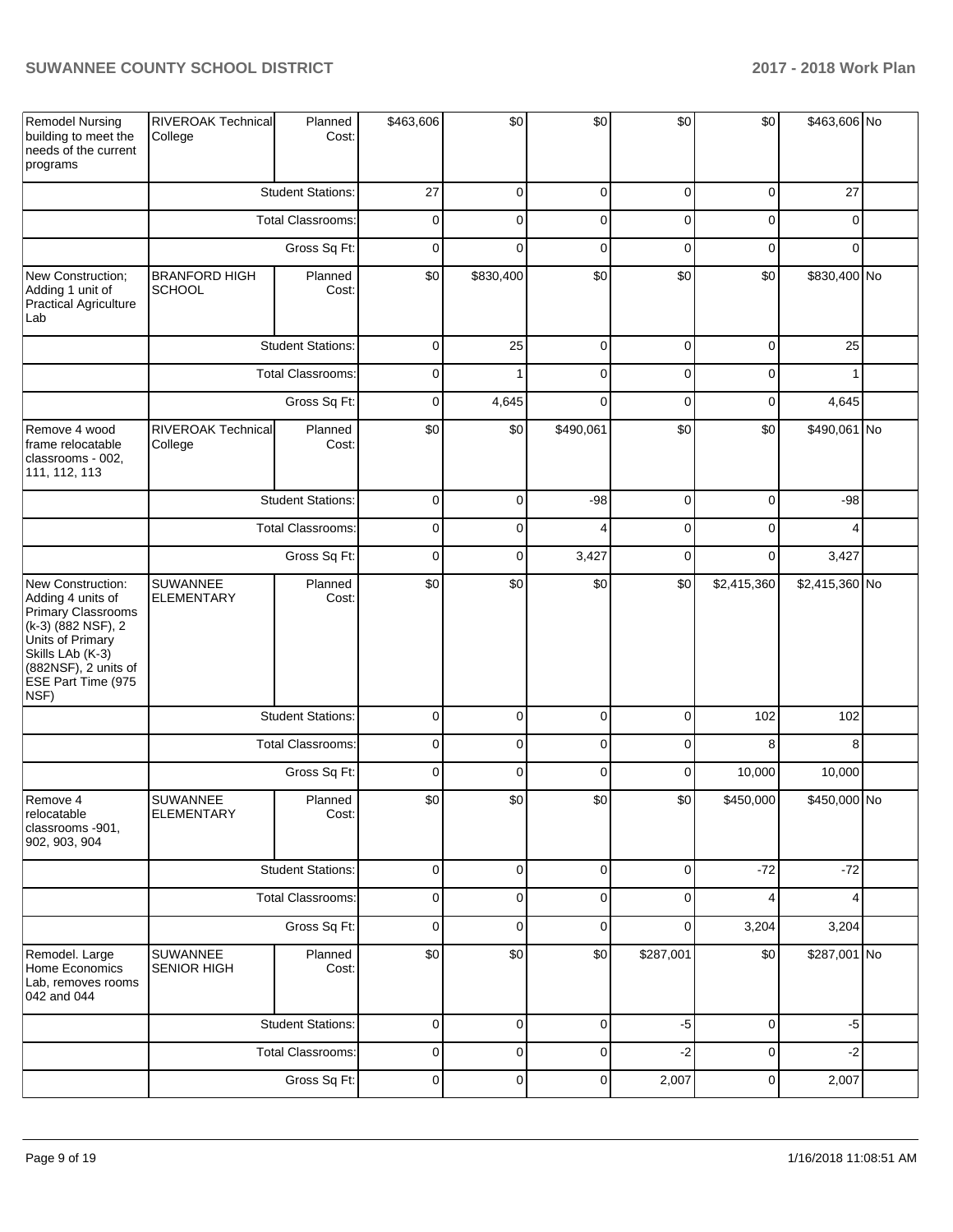| Remodel ESE area<br>and restrooms.<br>rooms 019, 026, 030,<br>032. Adds 1 ESE part<br>time, 1 ESE<br>Vocational, 2 Student<br>restrooms and baths. | <b>SUWANNEE</b><br><b>SENIOR HIGH</b> | Planned<br>Cost:         | \$0         | \$0         | \$368,654   | \$0       | \$0         | \$368,654 No |  |
|----------------------------------------------------------------------------------------------------------------------------------------------------|---------------------------------------|--------------------------|-------------|-------------|-------------|-----------|-------------|--------------|--|
|                                                                                                                                                    |                                       | <b>Student Stations:</b> | 0           | 0           | $-28$       | 0         | 0           | $-28$        |  |
|                                                                                                                                                    |                                       | Total Classrooms:        | $\Omega$    | O           | $\Omega$    | 0         | $\Omega$    | O            |  |
|                                                                                                                                                    |                                       | Gross Sq Ft:             | $\mathbf 0$ | 0           | 2,578       | 0         | 0           | 2,578        |  |
|                                                                                                                                                    |                                       | <b>Planned Cost:</b>     | \$1,027,168 | \$4,949,305 | \$1,886,313 | \$287,001 | \$2,865,360 | \$11,015,147 |  |
|                                                                                                                                                    |                                       | <b>Student Stations:</b> | 49          | 85          | $-77$       | -5        | 30          | 82           |  |
|                                                                                                                                                    |                                       | <b>Total Classrooms:</b> | $\mathbf 0$ | 8           | 4           | $-2$      | 12          | 22           |  |
|                                                                                                                                                    |                                       | Gross Sq Ft:             | 0           | 34,756      | 13,191      | 2,007     | 13,204      | 63,158       |  |

## **Other Project Schedules**

Major renovations, remodeling, and additions of capital outlay projects that do not add capacity to schools.

| <b>Project Description</b>                                                                      | Location                                 | 2017 - 2018<br><b>Actual Budget</b> | 2018 - 2019<br>Projected | 2019 - 2020<br>Projected | $2020 - 2021$<br>Projected | $2021 - 2022$<br>Projected | <b>Total</b>  | Funded |
|-------------------------------------------------------------------------------------------------|------------------------------------------|-------------------------------------|--------------------------|--------------------------|----------------------------|----------------------------|---------------|--------|
| Replace 2-240 ton centrifugal<br>chillers (28yrs old) and cooling<br>towers                     | <b>SUWANNEE MIDDLE</b>                   | \$0                                 | \$0                      | \$475,000                | \$0                        | \$0                        | \$475,000 No  |        |
| Renovation of group toilet<br>facilities in building 4 and 6                                    | <b>SUWANNEE MIDDLE</b>                   | \$0                                 | \$0                      | \$85,320                 | \$0                        | \$0                        | \$85,320 No   |        |
| Renovation of room 201<br>(gym) Replace flooring and<br>HVAC.                                   | <b>SUWANNEE SENIOR</b><br><b>HIGH</b>    | \$0                                 | \$0                      | \$0                      | \$0                        | \$195,000                  | \$195,000 No  |        |
| Replace air conditioning units<br>on Pineview wing                                              | <b>SUWANNEE SENIOR</b><br><b>HIGH</b>    | \$0                                 | \$0                      | \$0                      | \$0                        | \$275,000                  | \$275,000 Yes |        |
| Renovate HVAC in building 2<br>(Band)                                                           | <b>SUWANNEE MIDDLE</b>                   | \$0                                 | \$0                      | \$0                      | \$55,000                   | \$0                        | \$55,000 No   |        |
| Renovate HVAC in building 3<br>office admin.                                                    | <b>SUWANNEE MIDDLE</b>                   | \$0                                 | \$0                      | \$0                      | \$0                        | \$105,000                  | \$105,000 Yes |        |
| Renovate HVAC in building 5.<br>(Library)                                                       | <b>SUWANNEE MIDDLE</b>                   | \$0                                 | \$165,000                | \$0                      | \$0                        | \$0                        | \$165,000 No  |        |
| Renovate HVAC in building 8<br>(Multi Purpose and dining)                                       | <b>SUWANNEE MIDDLE</b>                   | \$0                                 | \$0                      | \$0                      | \$0                        | \$145,000                  | \$145,000 Yes |        |
| Renovate HVAC in building 9<br>(Vocational Wing)                                                | <b>SUWANNEE MIDDLE</b>                   | \$0                                 | \$0                      | \$97,000                 | \$0                        | \$0                        | \$97,000 No   |        |
| Replace existing chiller                                                                        | <b>BRANFORD</b><br><b>ELEMENTARY</b>     | \$0                                 | \$0                      | \$175,000                | \$0                        | \$0                        | \$175,000 Yes |        |
| Resurface tennis courts                                                                         | SUWANNEE SENIOR<br><b>HIGH</b>           | \$65,000                            | \$0                      | \$0                      | \$0                        | \$0                        | \$65,000 No   |        |
| Re-Roof - SPS built in 74 last<br>re-roofed in 94, phase one fy<br>21/22; second phase fy 22/23 | <b>SUWANNEE PRIMARY</b><br><b>SCHOOL</b> | \$0                                 | \$0                      | \$0                      | \$0                        | \$500,000                  | \$500,000 Yes |        |
| Replace intercom system<br>20yrs old in 2014                                                    | <b>BRANFORD HIGH</b><br><b>SCHOOL</b>    | \$0                                 | \$0                      | \$65,000                 | \$0                        | \$0                        | \$65,000 Yes  |        |
| Re-Roof north section of<br>building 1                                                          | <b>SUWANNEE SENIOR</b><br><b>HIGH</b>    | \$0                                 | \$0                      | \$0                      | \$625,000                  | \$0                        | \$625,000 Yes |        |
| Replace 7 roof top package Air<br>Cond Units 20+ years old                                      | <b>SUWANNEE PRIMARY</b><br><b>SCHOOL</b> | \$0                                 | \$0                      | \$0                      | \$575,000                  | \$0                        | \$575,000 Yes |        |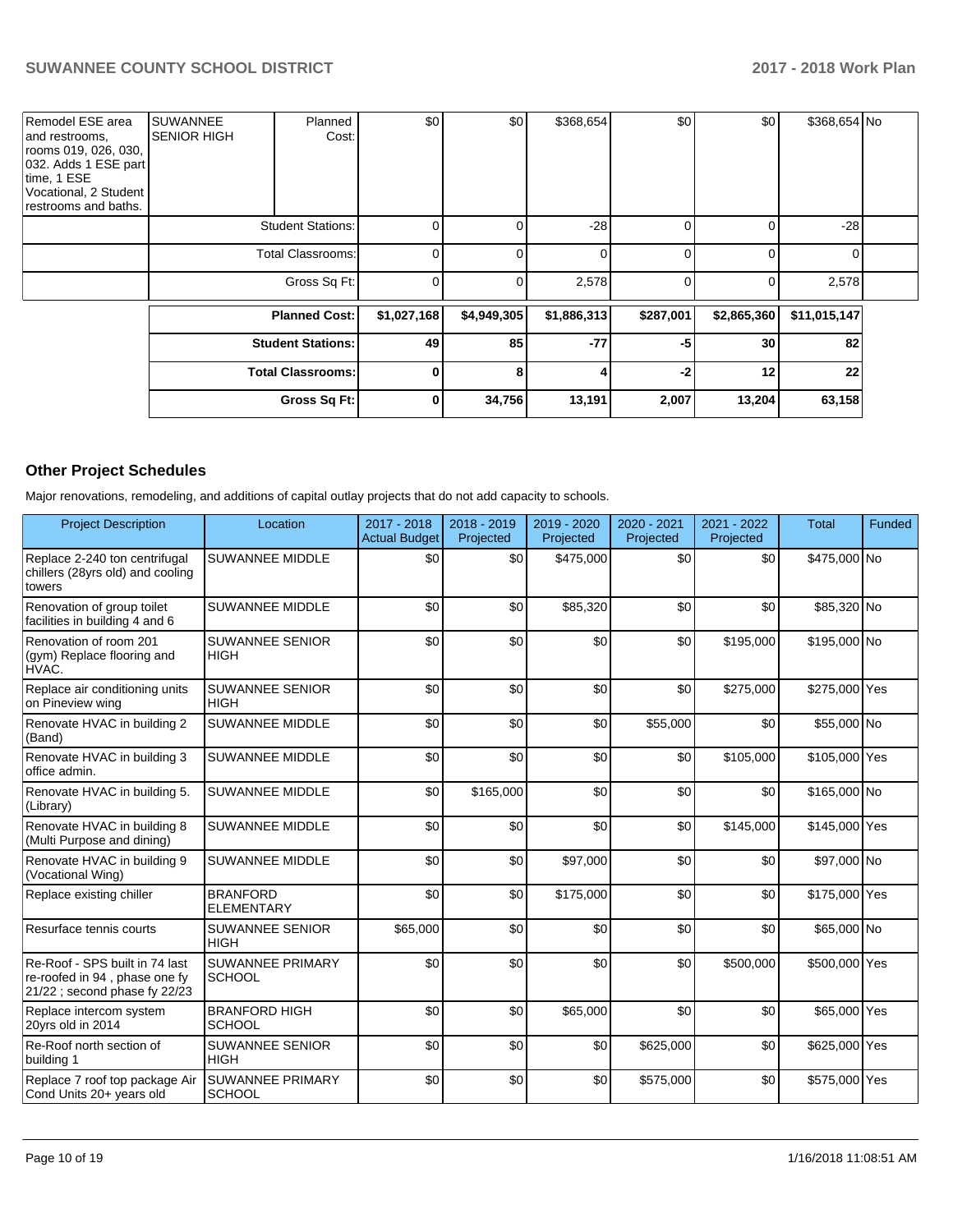| Replace 2 original Air Handlers<br>in Auditorium                                                                                                                                    | <b>BRANFORD HIGH</b><br><b>SCHOOL</b>                           | \$0       | \$0       | \$48,000  | \$0         | \$0       | \$48,000 Yes   |  |
|-------------------------------------------------------------------------------------------------------------------------------------------------------------------------------------|-----------------------------------------------------------------|-----------|-----------|-----------|-------------|-----------|----------------|--|
| Replace/repair the metal roof<br>on the Branford Transportation<br>Lounge and Maintenance<br>Shop. It is decayed and is<br>leaking on the records and<br>storage in the attic area. | <b>TRANSPORTATION &amp;</b><br><b>MAINTENANCE</b><br>DEPARTMENT | \$0       | \$35,000  | \$0       | \$0         | \$0       | \$35,000 Yes   |  |
| Renovate the Home Ec rooms<br>044, 045 and 042. Original<br>cabinetry has deteriorated and<br>needs to be replaced                                                                  | <b>SUWANNEE SENIOR</b><br>HIGH                                  | \$0       | \$75,000  | \$0       | \$0         | \$0       | \$75,000 No    |  |
| Convert the front entrance<br>marquis to an electronic LED<br>information style marquis.                                                                                            | <b>BRANFORD</b><br><b>ELEMENTARY</b>                            | \$0       | \$0       | \$0       | \$0         | \$20,000  | \$20,000 No    |  |
| Convert the front entrance<br>marquis to an electronic LED<br>style information marquis.                                                                                            | <b>SUWANNEE</b><br><b>ELEMENTARY</b>                            | \$0       | \$0       | \$0       | \$0         | \$20,000  | \$20,000 No    |  |
| Install fencing and sidewalks<br>around the west end of the<br>gym, aud and locker rooms to<br>create a safe path for students<br>to walk to the bus compund.                       | <b>SUWANNEE SENIOR</b><br><b>HIGH</b>                           | \$0       | \$0       | \$0       | \$26,000    | \$0       | \$26,000 No    |  |
| Reinsulate the chiller barrells<br>and replace the cooling tower.<br>If chiller is not funded to<br>replace.                                                                        | SUWANNEE SENIOR<br><b>HIGH</b>                                  | \$0       | \$45,000  | \$0       | \$0         | \$0       | \$45,000 Yes   |  |
| Replace the fire alarm system                                                                                                                                                       | <b>BRANFORD HIGH</b><br><b>SCHOOL</b>                           | \$85,000  | \$0       | \$0       | \$0         | \$0       | \$85,000 Yes   |  |
| Remodel the Front Entrance<br>and Install Perimeter Fencing<br>for Security                                                                                                         | <b>BRANFORD HIGH</b><br><b>SCHOOL</b>                           | \$175,000 | \$0       | \$0       | \$0         | \$0       | \$175,000 Yes  |  |
| Remodel the Front Entrance<br>and Install Perimeter Fencing<br>for Security                                                                                                         | SUWANNEE MIDDLE                                                 | \$0       | \$175,000 | \$0       | \$0         | \$0       | \$175,000 Yes  |  |
| Renovate the Group Toilet<br>Rooms in Building 1 next to the<br>Auditorium                                                                                                          | <b>BRANFORD HIGH</b><br><b>SCHOOL</b>                           | \$0       | \$0       | \$50,000  | \$0         | \$0       | \$50,000 No    |  |
| Replace Chiller                                                                                                                                                                     | SUWANNEE<br><b>INTERMEDIATE</b>                                 | \$0       | \$0       | \$0       | \$0         | \$195,000 | \$195,000 Yes  |  |
| Replace Chiller                                                                                                                                                                     | SUWANNEE SENIOR<br><b>HIGH</b>                                  | \$0       | \$0       | \$0       | \$400,000   | \$0       | \$400,000 No   |  |
| Construct a sidewalk on the<br>north side of the school to<br>create a safe outside path for<br>students to exit to the front of<br>the school                                      | SUWANNEE SENIOR<br><b>HIGH</b>                                  | \$0       | \$18,000  | \$0       | \$0         | \$0       | \$18,000 Yes   |  |
| Replace HVAC system in the<br>gym building #1                                                                                                                                       | <b>SUWANNEE MIDDLE</b>                                          | \$0       | \$0       | \$156,000 | \$0         | \$0       | \$156,000 No   |  |
| Remodel Clinic- to provide a<br>office and additional space in<br>the clinic area                                                                                                   | SUWANNEE SENIOR<br>HIGH                                         | \$0       | \$10,000  | \$0       | \$0         | \$0       | \$10,000 No    |  |
| Change lighting to LED                                                                                                                                                              | <b>RIVEROAK Technical</b><br>College                            | \$60,000  | \$0       | \$0       | \$0         | \$0       | \$60,000 Yes   |  |
| New construction of a covered<br>play if classroom addition is<br>built                                                                                                             | <b>SUWANNEE</b><br><b>ELEMENTARY</b>                            | \$0       | \$0       | \$0       | \$2,415,360 | \$0       | \$2,415,360 No |  |
| Convert lighting to LED                                                                                                                                                             | SUWANNEE<br><b>INTERMEDIATE</b>                                 | \$60,000  | \$0       | \$0       | \$0         | \$0       | \$60,000 Yes   |  |
| Convert Lighting to LED                                                                                                                                                             | SUWANNEE MIDDLE                                                 | \$130,000 | \$0       | \$0       | \$0         | \$0       | \$130,000 Yes  |  |
| Convert lighting to LED                                                                                                                                                             | <b>SUWANNEE</b><br><b>ELEMENTARY</b>                            | \$75,000  | \$0       | \$0       | \$0         | \$0       | \$75,000 Yes   |  |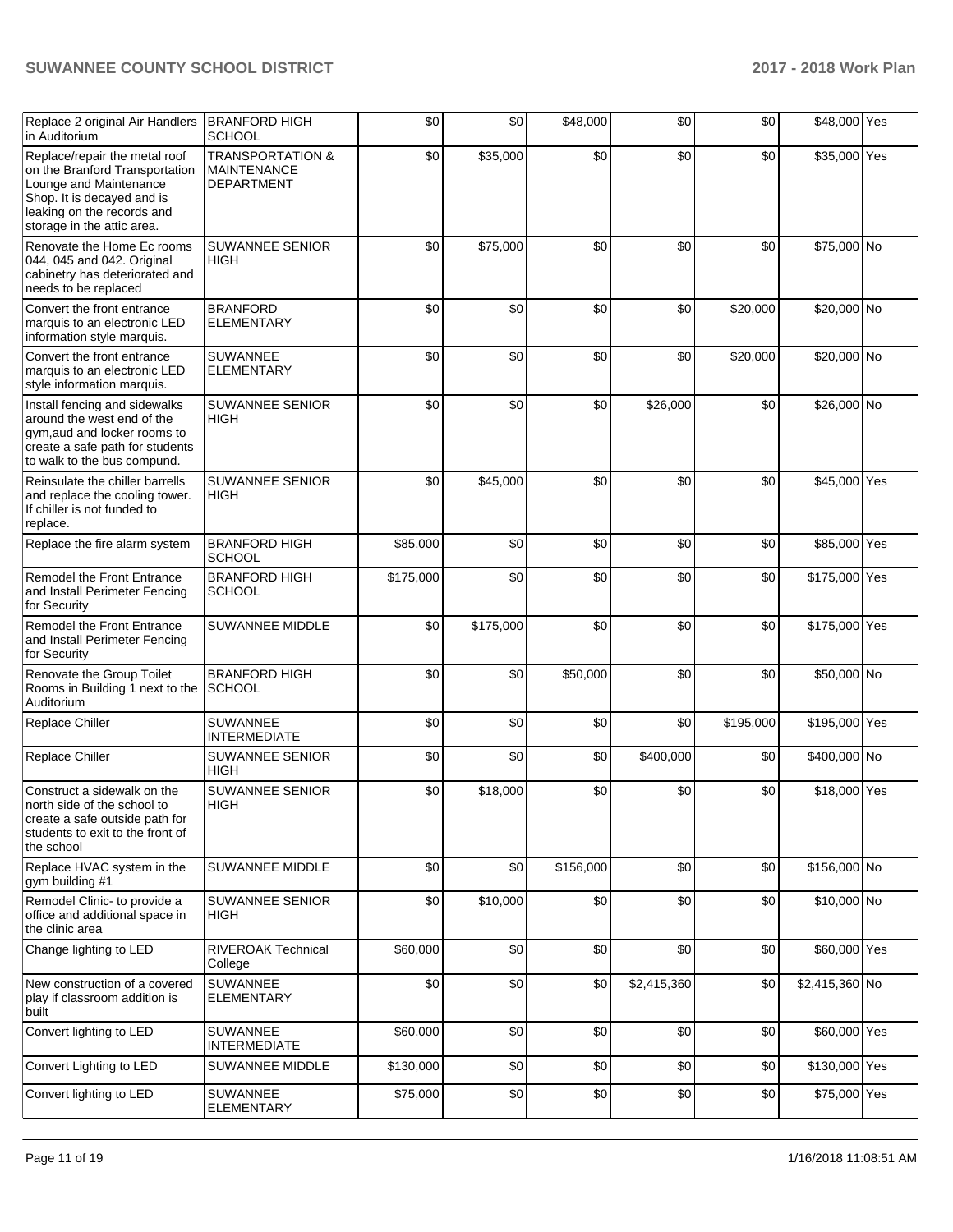| Replace the Building<br>Automation System. Automated SCHOOL<br>Logic HVAC and lighting.                                                                             | <b>SUWANNEE PRIMARY</b>                | \$0         | \$85,000    | \$0         | \$0         | \$0         | \$85,000 Yes    |  |
|---------------------------------------------------------------------------------------------------------------------------------------------------------------------|----------------------------------------|-------------|-------------|-------------|-------------|-------------|-----------------|--|
| Replace the Building<br>Automation System. Automated ELEMENTARY<br>Logic HVAC and lighting.                                                                         | <b>BRANFORD</b>                        | \$0         | \$0         | \$85,000    | \$0         | \$0         | \$85,000 Yes    |  |
| Replace Building Automation<br>system, Automated Logic                                                                                                              | <b>SUWANNEE</b><br><b>INTERMEDIATE</b> | \$0         | \$0         | \$62,000    | \$0         | \$0         | \$62,000 No     |  |
| Replace the 2 main heating<br>boilers                                                                                                                               | <b>SUWANNEE MIDDLE</b>                 | \$125,000   | \$0         | \$0         | \$0         | \$0         | \$125,000 Yes   |  |
| Renovate Restrooms in the<br>gym lobby<br>Counter tops sinks and fixtures                                                                                           | <b>BRANFORD HIGH</b><br><b>SCHOOL</b>  | \$6,500     | \$0         | \$0         | \$0         | \$0         | \$6,500 Yes     |  |
| Replace the roof gutters on the<br><b>Band building</b>                                                                                                             | <b>BRANFORD HIGH</b><br><b>SCHOOL</b>  | \$4,500     | \$0         | \$0         | \$0         | \$0         | \$4,500 Yes     |  |
| Remodel front drive area and<br>parent drop off, Create a new<br>HC parking area and pour<br>concrete for access to the<br>building.                                | <b>BRANFORD HIGH</b><br><b>SCHOOL</b>  | \$10,000    | \$0         | \$0         | \$0         | \$0         | \$10,000 Yes    |  |
| Modify the duct work in the<br>HVAC system to reduce<br>humidity and improve the<br>heating and cooling                                                             | <b>BRANFORD</b><br><b>ELEMENTARY</b>   | \$0         | \$75,000    | \$0         | \$0         | \$0         | \$75,000 Yes    |  |
| Change lighting to LED                                                                                                                                              | SUWANNEE PRIMARY<br><b>SCHOOL</b>      | \$75,000    | \$0         | \$0         | \$0         | \$0         | \$75,000 Yes    |  |
| Change lighting to LED                                                                                                                                              | <b>BRANFORD</b><br><b>ELEMENTARY</b>   | \$80,000    | \$0         | \$0         | \$0         | \$0         | \$80,000 Yes    |  |
| change lighting to LED                                                                                                                                              | <b>BRANFORD HIGH</b><br><b>SCHOOL</b>  | \$75,000    | \$0         | \$0         | \$0         | \$0         | \$75,000 Yes    |  |
| Change lighting to LED                                                                                                                                              | <b>SUWANNEE SENIOR</b><br><b>HIGH</b>  | \$130,000   | \$0         | \$0         | \$0         | \$0         | \$130,000 Yes   |  |
| Build a Restroom Building at<br>the Ag land lab for students.                                                                                                       | <b>SUWANNEE SENIOR</b><br><b>HIGH</b>  | \$0         | \$0         | \$0         | \$0         | \$75,000    | \$75,000 No     |  |
| Renovate the Media Center-<br>Change carpet - reduce<br>shelving and relocate reception<br>desk. Clean remaining<br>casework and books.                             | SUWANNEE SENIOR<br>HIGH                | \$75,000    | \$0         | \$0         | \$0         | \$0         | \$75,000 Yes    |  |
| Replace Ceiling membrane in<br>the court area of the gym                                                                                                            | <b>BRANFORD HIGH</b><br><b>SCHOOL</b>  | \$0         | \$0         | \$45,000    | \$0         | \$0         | \$45,000 No     |  |
| New Construction of the Admin<br><b>Building</b>                                                                                                                    | <b>ADMINISTRATIVE</b><br><b>OFFICE</b> | \$300,000   | \$2,325,000 | \$0         | \$0         | \$0         | \$2,625,000 Yes |  |
| Architectural services to Create<br>Construction documents for the<br>Johnson Building, Renovations<br>to allow temporary use of the<br>building. Roof replacement. | <b>RIVEROAK Technical</b><br>College   | \$300,000   | \$0         | \$0         | \$0         | \$0         | \$300,000 Yes   |  |
|                                                                                                                                                                     |                                        | \$1,831,000 | \$3,008,000 | \$1,343,320 | \$4,096,360 | \$1,530,000 | \$11,808,680    |  |

# **Additional Project Schedules**

Any projects that are not identified in the last approved educational plant survey.

Nothing reported for this section.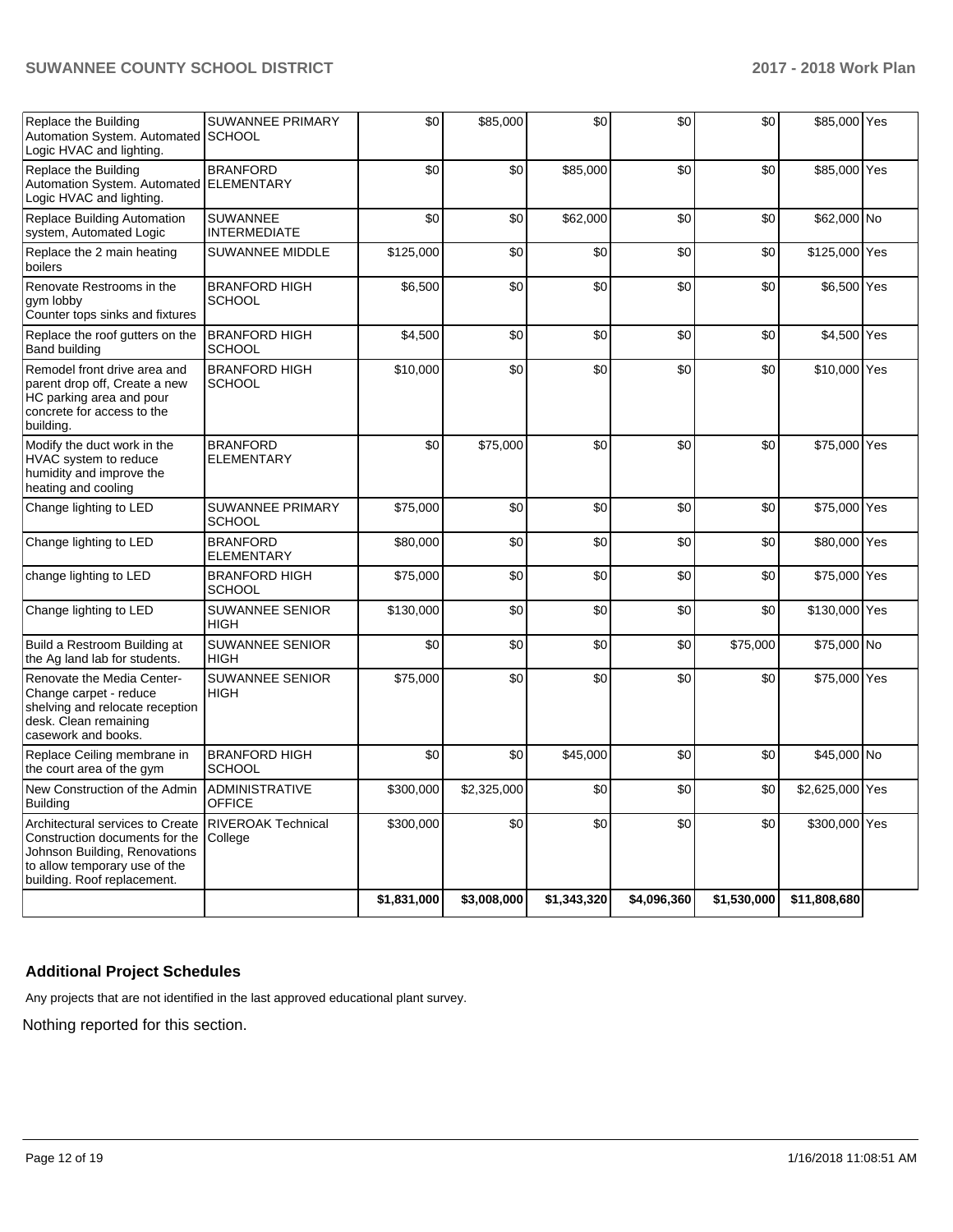## **Non Funded Growth Management Project Schedules**

Schedule indicating which projects, due to planned development, that CANNOT be funded from current revenues projected over the next five years.

Nothing reported for this section.

# **Tracking**

## **Capacity Tracking**

| Location                                 | $2017 -$<br><b>2018 Satis.</b><br>Stu. Sta. | Actual<br>$2017 -$<br><b>2018 FISH</b><br>Capacity | Actual<br>$2016 -$<br>2017<br><b>COFTE</b> | # Class<br><b>Rooms</b> | Actual<br>Average<br>$2017 -$<br>2018 Class<br><b>Size</b> | Actual<br>$2017 -$<br>2018<br><b>Utilization</b> | <b>New</b><br>Stu.<br>Capacity | <b>New</b><br>Rooms to<br>be<br>Added/Re<br>moved | Projected<br>$2021 -$<br>2022<br><b>COFTE</b> | Projected<br>$2021 -$<br>2022<br><b>Utilization</b> | Projected<br>$2021 -$<br>2022 Class<br><b>Size</b> |
|------------------------------------------|---------------------------------------------|----------------------------------------------------|--------------------------------------------|-------------------------|------------------------------------------------------------|--------------------------------------------------|--------------------------------|---------------------------------------------------|-----------------------------------------------|-----------------------------------------------------|----------------------------------------------------|
| <b>SUWANNEE PRIMARY</b><br><b>SCHOOL</b> | 1,040                                       | 1,040                                              | 761                                        | 58                      | 13                                                         | 73.00 %                                          | 0                              | $\Omega$                                          | 740                                           | 71.00 %                                             | 13                                                 |
| RIVEROAK Technical<br>College            | 424                                         | 508                                                | 82                                         | 23                      | $\overline{4}$                                             | 16.00 %                                          | $\Omega$                       | $\Omega$                                          | 80                                            | 16.00 %                                             | 3                                                  |
| ISUWANNEE<br><b>INTERMEDIATE</b>         | 915                                         | 915                                                | 747                                        | 43 <sub>1</sub>         | 17                                                         | 82.00 %                                          |                                | $\Omega$                                          | 718                                           | 78.00 %                                             | 17                                                 |
| <b>SUWANNEE SENIOR</b><br><b>HIGH</b>    | 1,728                                       | 1,641                                              | 1,109                                      | 70                      | 16                                                         | 68.00 %                                          | $\Omega$                       | $\Omega$                                          | 1,095                                         | 67.00 %                                             | 16                                                 |
| <b>SUWANNEE MIDDLE</b>                   | 1,304                                       | 1,173                                              | 951                                        | 56                      | 17                                                         | 81.00 %                                          | $\Omega$                       | $\Omega$                                          | 922                                           | 79.00 %                                             | 16                                                 |
| <b>BRANFORD HIGH</b><br><b>SCHOOL</b>    | 1,048                                       | 943                                                | 741                                        | 44                      | 17                                                         | 79.00 %                                          | $\Omega$                       | $\Omega$                                          | 730                                           | 77.00 %                                             | 17                                                 |
| <b>BRANFORD</b><br><b>ELEMENTARY</b>     | 754                                         | 754                                                | 662                                        | 41                      | 16                                                         | 88.00 %                                          | $\Omega$                       | $\Omega$                                          | 642                                           | 85.00 %                                             | 16                                                 |
| <b>SUWANNEE</b><br><b>ELEMENTARY</b>     | 771                                         | 771                                                | 717                                        | 44                      | 16                                                         | 93.00 %                                          | $\Omega$                       | $\Omega$                                          | 694                                           | 90.00 %                                             | 16                                                 |
|                                          | 7,984                                       | 7,745                                              | 5,770                                      | 379                     | 15                                                         | 74.50 %                                          | 0                              | O                                                 | 5,621                                         | 72.58 %                                             | 15                                                 |

The COFTE Projected Total (5,621) for 2021 - 2022 must match the Official Forecasted COFTE Total (5,621 ) for 2021 - 2022 before this section can be completed. In the event that the COFTE Projected Total does not match the Official forecasted COFTE, then the Balanced Projected COFTE Table should be used to balance COFTE.

| Projected COFTE for 2021 - 2022 |       | <b>Grade Level Type</b> | <b>Balanced Projected</b><br>COFTE for 2021 - 2022 |
|---------------------------------|-------|-------------------------|----------------------------------------------------|
| Elementary (PK-3)               | 1,768 |                         |                                                    |
| Middle $(4-8)$                  | 2,189 |                         |                                                    |
|                                 |       | Elementary (PK-3)       |                                                    |
| High (9-12)                     | 1.664 |                         |                                                    |
|                                 |       | Middle (4-8)            |                                                    |
|                                 | 5,621 |                         |                                                    |
|                                 |       |                         |                                                    |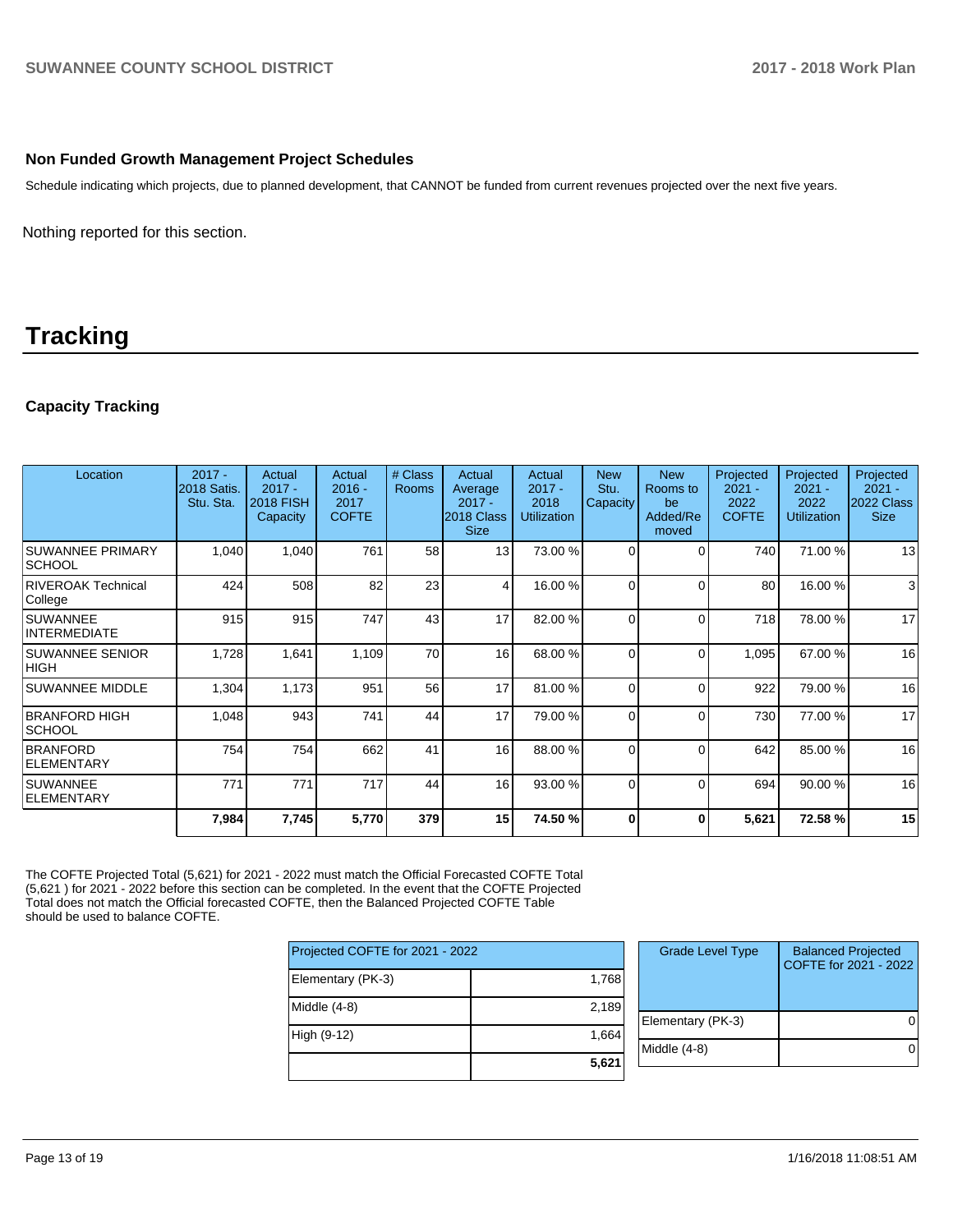| High (9-12) |       |
|-------------|-------|
|             | 5,621 |

### **Relocatable Replacement**

Number of relocatable classrooms clearly identified and scheduled for replacement in the school board adopted financially feasible 5-year district work program.

| Location                               | 2018<br>2017 | 2019<br>$2018 -$ | 2020<br>$2019 -$ | 2020 - 2021 | 2022<br>2021 | Year 5 Total |
|----------------------------------------|--------------|------------------|------------------|-------------|--------------|--------------|
| <b>Total Relocatable Replacements:</b> |              |                  |                  |             |              |              |

### **Charter Schools Tracking**

Information regarding the use of charter schools.

Nothing reported for this section.

### **Special Purpose Classrooms Tracking**

The number of classrooms that will be used for certain special purposes in the current year, by facility and type of classroom, that the district will, 1), not use for educational purposes, and 2), the co-teaching classrooms that are not open plan classrooms and will be used for educational purposes.

| School                               | School Type | $\parallel \#$ of Elementary $\parallel \#$ of Middle 4-8 $\parallel \#$ of High 9-12<br><b>K-3 Classrooms I</b> | Classrooms | <b>Classrooms</b> | # of $ESE$<br><b>Classrooms</b> | # of Combo<br><b>Classrooms</b> | Total<br><b>Classrooms</b> |
|--------------------------------------|-------------|------------------------------------------------------------------------------------------------------------------|------------|-------------------|---------------------------------|---------------------------------|----------------------------|
| <b>Total Educational Classrooms:</b> |             |                                                                                                                  |            |                   |                                 | 01                              |                            |

| School                               |  | School Type $\frac{1}{4}$ of Elementary $\frac{1}{4}$ of Middle 4-8 $\frac{1}{4}$ of High 9-12<br><b>K-3 Classrooms I</b> | <b>Classrooms</b> | <b>Classrooms</b> | # of $ESE$<br><b>Classrooms</b> | # of Combo<br><b>Classrooms</b> | Total<br><b>Classrooms</b> |
|--------------------------------------|--|---------------------------------------------------------------------------------------------------------------------------|-------------------|-------------------|---------------------------------|---------------------------------|----------------------------|
| <b>Total Co-Teaching Classrooms:</b> |  |                                                                                                                           |                   |                   |                                 | 0                               | 0                          |

### **Infrastructure Tracking**

**Necessary offsite infrastructure requirements resulting from expansions or new schools. This section should include infrastructure information related to capacity project schedules and other project schedules (Section 4).** 

Not Specified

**Proposed location of planned facilities, whether those locations are consistent with the comprehensive plans of all affected local governments, and recommendations for infrastructure and other improvements to land adjacent to existing facilities. Provisions of 1013.33(12), (13) and (14) and 1013.36** must be addressed for new facilities planned within the 1st three years of the plan (Section 5).

Not Specified

**Consistent with Comp Plan?** No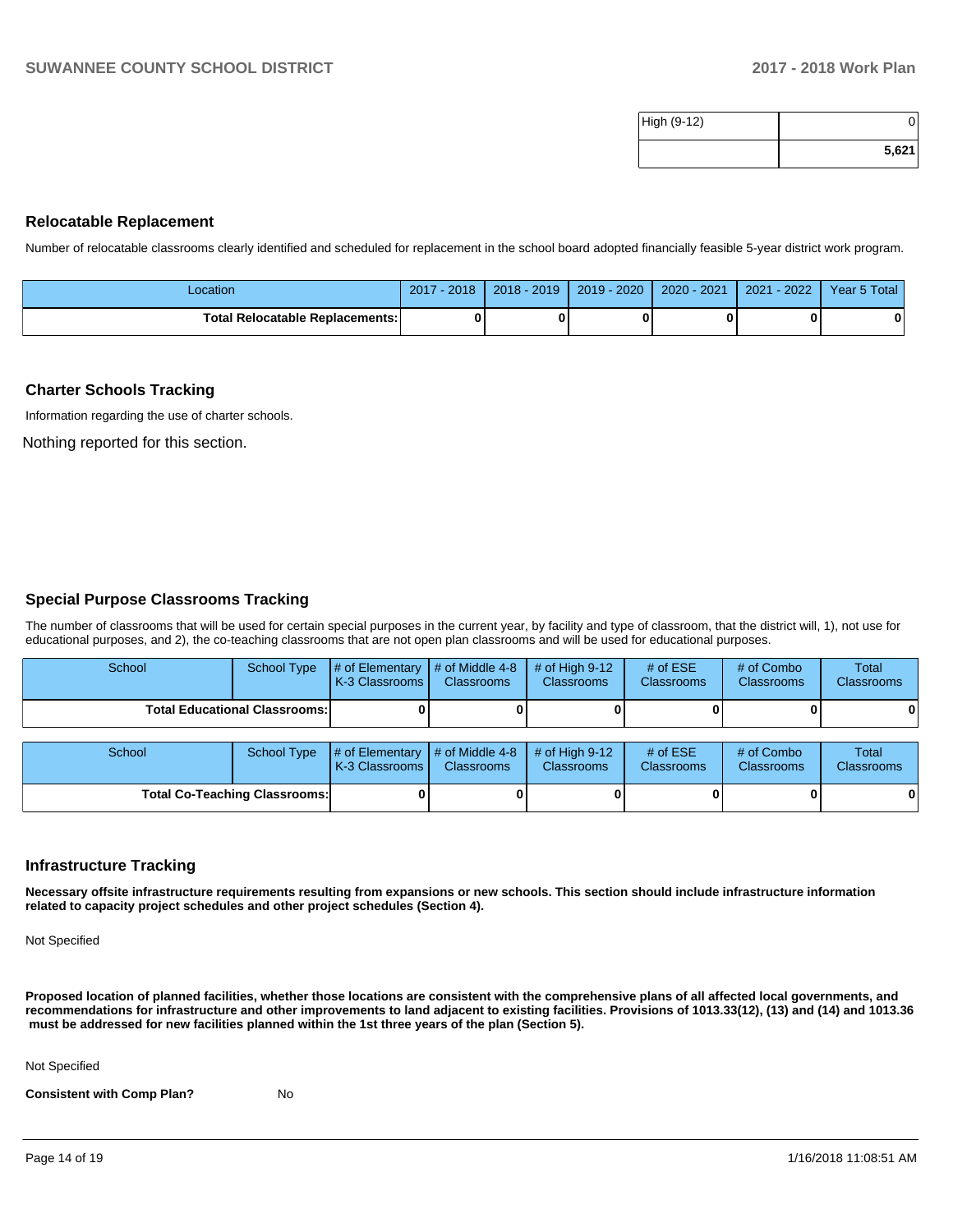## **Net New Classrooms**

The number of classrooms, by grade level and type of construction, that were added during the last fiscal year.

| List the net new classrooms added in the 2016 - 2017 fiscal year.                                                                                       | List the net new classrooms to be added in the 2017 - 2018 fiscal<br>year. |                            |                                |                        |                              |                                                                        |                                |                        |
|---------------------------------------------------------------------------------------------------------------------------------------------------------|----------------------------------------------------------------------------|----------------------------|--------------------------------|------------------------|------------------------------|------------------------------------------------------------------------|--------------------------------|------------------------|
| "Classrooms" is defined as capacity carrying classrooms that are added to increase<br>capacity to enable the district to meet the Class Size Amendment. |                                                                            |                            |                                |                        |                              | Totals for fiscal year 2017 - 2018 should match totals in Section 15A. |                                |                        |
| Location                                                                                                                                                | $2016 - 2017$ #<br>Permanent                                               | $2016 - 2017$ #<br>Modular | $2016 - 2017$ #<br>Relocatable | $2016 - 2017$<br>Total | $2017 - 2018$ #<br>Permanent | $2017 - 2018$ #<br>Modular                                             | $2017 - 2018$ #<br>Relocatable | $2017 - 2018$<br>Total |
| Elementary (PK-3)                                                                                                                                       |                                                                            |                            |                                |                        |                              |                                                                        |                                |                        |
| Middle (4-8)                                                                                                                                            |                                                                            |                            |                                |                        |                              |                                                                        |                                | ΩI                     |
| High (9-12)                                                                                                                                             |                                                                            |                            |                                |                        |                              |                                                                        |                                |                        |
|                                                                                                                                                         |                                                                            |                            |                                | 0                      |                              |                                                                        | 0                              | 0                      |

### **Relocatable Student Stations**

Number of students that will be educated in relocatable units, by school, in the current year, and the projected number of students for each of the years in the workplan.

| <b>Site</b>                       | 2017 - 2018     | 2018 - 2019 | 2019 - 2020 | $2020 - 2021$ | $2021 - 2022$ | 5 Year Average |
|-----------------------------------|-----------------|-------------|-------------|---------------|---------------|----------------|
| <b>SUWANNEE PRIMARY SCHOOL</b>    | 22              | 36          | 36          | 36            | 36            | 33             |
| <b>RIVEROAK Technical College</b> | 98              | 94          | 94          | 94            | 94            | 95             |
| <b>SUWANNEE INTERMEDIATE</b>      |                 |             |             |               |               | $\Omega$       |
| <b>ISUWANNEE SENIOR HIGH</b>      |                 |             |             |               |               | $\overline{0}$ |
| <b>SUWANNEE MIDDLE</b>            | 88              | 96          | 96          | 96            | 96            | 94             |
| BRANFORD ELEMENTARY               | 88              | 72          | 72          | 72            | 72            | 75             |
| <b>SUWANNEE ELEMENTARY</b>        | 72 <sub>1</sub> | 72          | 72          | 72            | 72            | 72             |
| <b>BRANFORD HIGH SCHOOL</b>       | 25 <sub>l</sub> | 24          | 24          | 24            | 24            | 24             |

| Totals for SUWANNEE COUNTY SCHOOL DISTRICT        |       |       |                    |       |       |       |
|---------------------------------------------------|-------|-------|--------------------|-------|-------|-------|
| Total students in relocatables by year.           | 393   | 394   | 394                | 394   | 394   | 394   |
| Total number of COFTE students projected by year. | 5,743 | 5.746 | 5,711              | 5,653 | 5,621 | 5,695 |
| Percent in relocatables by year.                  | 7 % l | 7 % l | $7\%$ <sub>1</sub> | 7%1   | 7 % I | 7 %   |

## **Leased Facilities Tracking**

Exising leased facilities and plans for the acquisition of leased facilities, including the number of classrooms and student stations, as reported in the educational plant survey, that are planned in that location at the end of the five year workplan.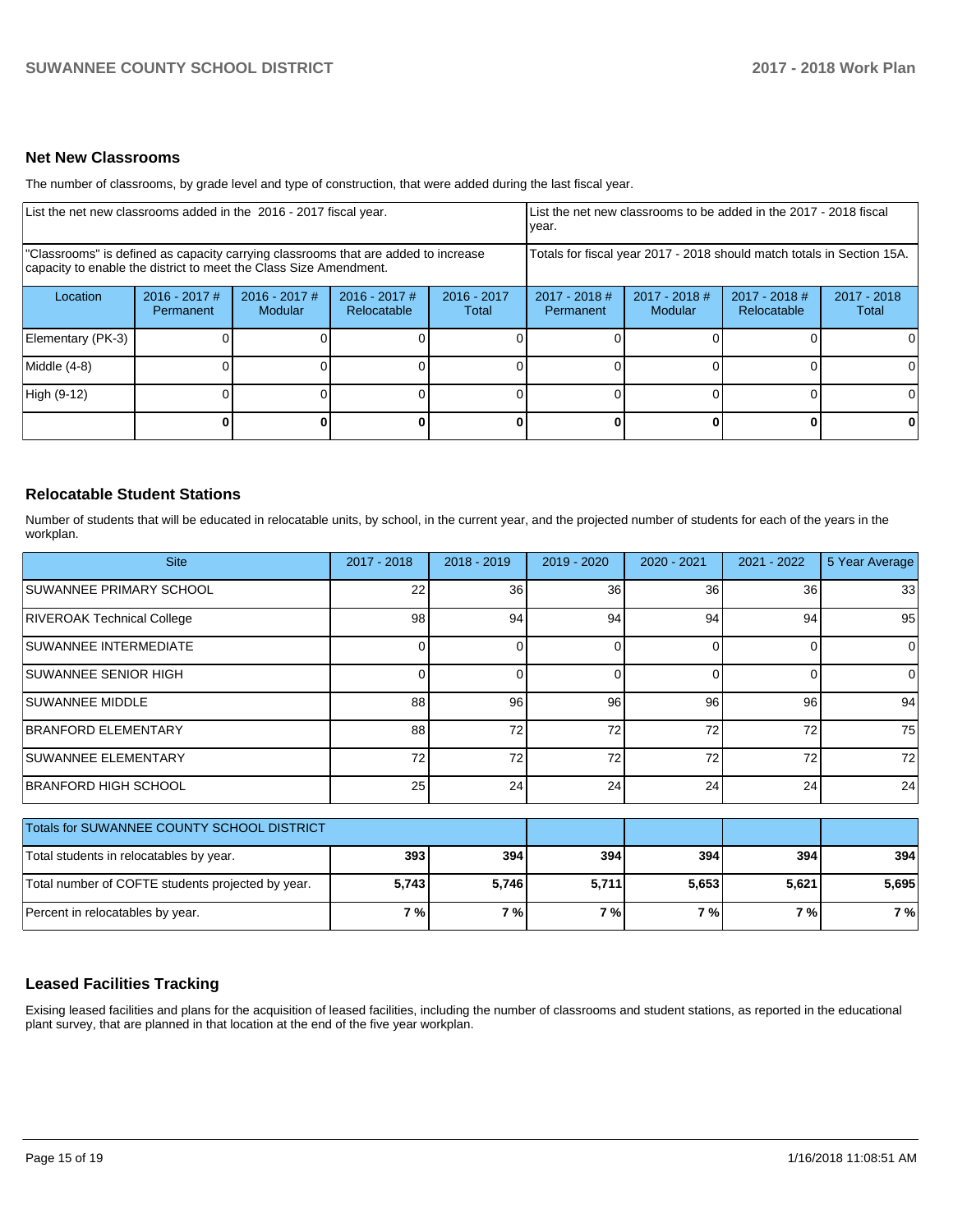| Location                          | # of Leased<br>Classrooms 2017 -<br>2018 | <b>FISH Student</b><br><b>Stations</b> | Owner            | # of Leased<br>Classrooms 2021 -<br>2022 | <b>FISH Student</b><br><b>Stations</b> |
|-----------------------------------|------------------------------------------|----------------------------------------|------------------|------------------------------------------|----------------------------------------|
| <b>SUWANNEE MIDDLE</b>            |                                          |                                        | 44 mobil modular |                                          | 44                                     |
| <b>SUWANNEE ELEMENTARY</b>        |                                          |                                        | 72 mobil modular |                                          | 72                                     |
| SUWANNEE PRIMARY SCHOOL           | 0                                        | 0                                      |                  |                                          | 0                                      |
| <b>RIVEROAK Technical College</b> | $\Omega$                                 |                                        |                  |                                          | $\Omega$                               |
| SUWANNEE INTERMEDIATE             | $\Omega$                                 | O                                      |                  |                                          | 0                                      |
| <b>SUWANNEE SENIOR HIGH</b>       | $\Omega$                                 | 0                                      |                  |                                          | $\Omega$                               |
| BRANFORD HIGH SCHOOL              | $\Omega$                                 | U                                      |                  |                                          | $\Omega$                               |
| <b>BRANFORD ELEMENTARY</b>        | $\Omega$                                 | n                                      |                  |                                          | $\Omega$                               |
|                                   | 61                                       | 116                                    |                  | 6                                        | 116                                    |

### **Failed Standard Relocatable Tracking**

Relocatable units currently reported by school, from FISH, and the number of relocatable units identified as 'Failed Standards'.

Nothing reported for this section.

# **Planning**

### **Class Size Reduction Planning**

**Plans approved by the school board that reduce the need for permanent student stations such as acceptable school capacity levels, redistricting, busing, year-round schools, charter schools, magnet schools, public-private partnerships, multitrack scheduling, grade level organization, block scheduling, or other alternatives.**

The District reacts to the needs by requests made from the principals. A study by District level staff, a 3rd party or the Superintendent might identify potential possibilities.

### **School Closure Planning**

**Plans for the closure of any school, including plans for disposition of the facility or usage of facility space, and anticipated revenues.** 

We have no plans to dispose of any of our satisfactory educational facilities. The District is disposing of a 1 acre parcel of wooded acreage that is not needed. And also plans to dispose of the the old administration building as it is has environmental issues that are not healthy for the occupants

# **Long Range Planning**

### **Ten-Year Maintenance**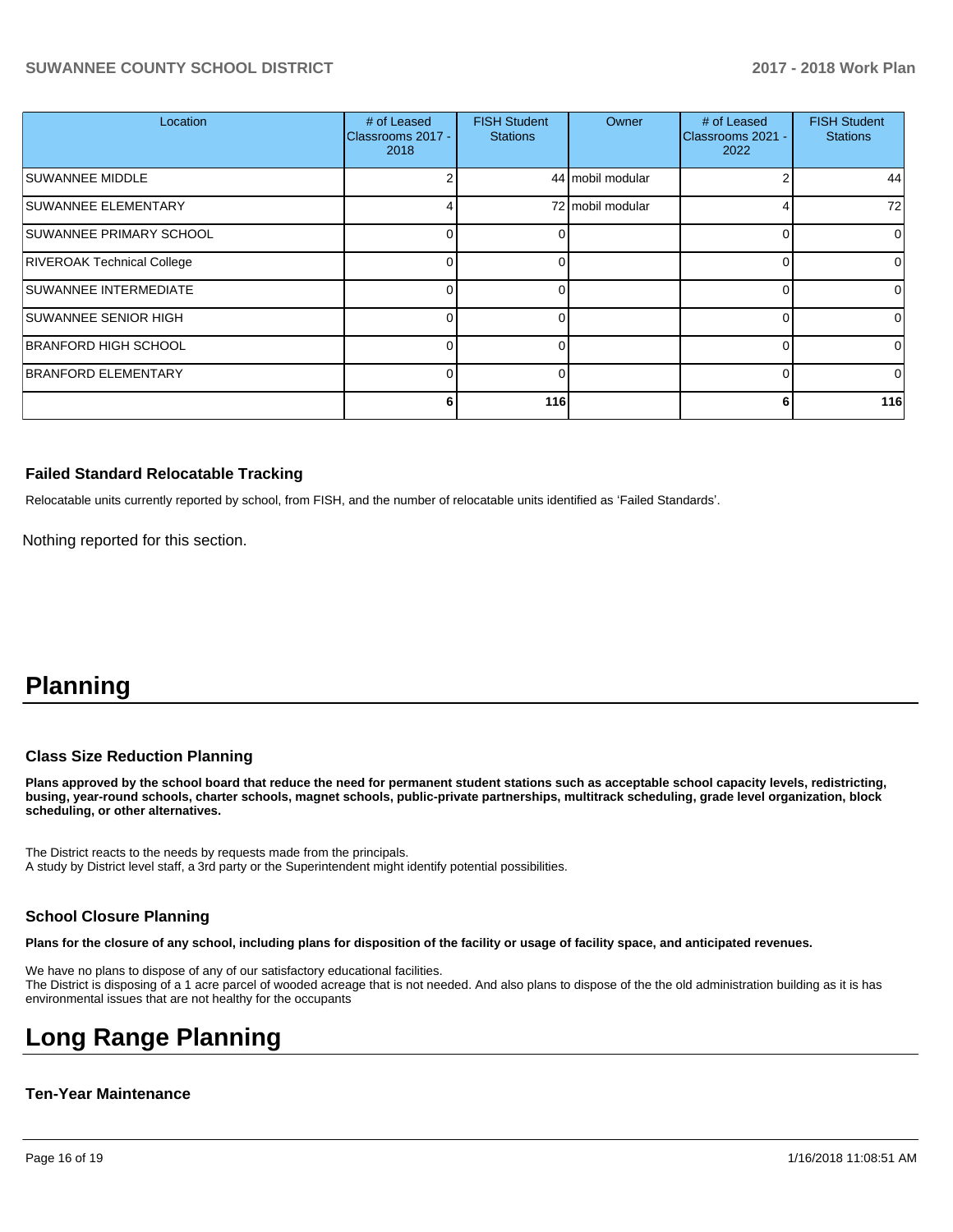District projects and locations regarding the projected need for major renovation, repair, and maintenance projects within the district in years 6-10 beyond the projects plans detailed in the five years covered by the work plan.

Nothing reported for this section.

### **Ten-Year Capacity**

Schedule of capital outlay projects projected to ensure the availability of satisfactory student stations for the projected student enrollment in K-12 programs for the future 5 years beyond the 5-year district facilities work program.

Nothing reported for this section.

## **Ten-Year Planned Utilization**

Schedule of planned capital outlay projects identifying the standard grade groupings, capacities, and planned utilization rates of future educational facilities of the district for both permanent and relocatable facilities.

| <b>Grade Level Projections</b>  | <b>FISH</b><br><b>Student</b><br><b>Stations</b> | Actual 2016 -<br><b>2017 FISH</b><br>Capacity | Actual<br>$2016 -$<br>2017<br><b>COFTE</b> | Actual 2016 - 2017<br><b>Utilization</b> | Actual 2017 - 2018 / 2026 - 2027 new<br>Student Capacity to be added/removed | Projected 2026<br><b>2027 COFTE</b> | Projected 2026 -<br>2027 Utilization |
|---------------------------------|--------------------------------------------------|-----------------------------------------------|--------------------------------------------|------------------------------------------|------------------------------------------------------------------------------|-------------------------------------|--------------------------------------|
| Elementary - District<br>Totals | 3.480                                            | 3,480                                         | 2,886.93                                   | 82.96 %                                  |                                                                              | 2,820                               | 81.03%                               |
| Middle - District Totals        | 2.352                                            | 2.116                                         | .692.23                                    | 79.96 %                                  |                                                                              | 1.367                               | 64.60%                               |
| High - District Totals          | 1.728                                            | 1,641                                         | 1,108.83                                   | 67.58 %                                  |                                                                              | 1,585                               | 96.59 %                              |
| Other - ESE, etc                | 424                                              | 508                                           | 82.41                                      | 16.14 %                                  |                                                                              | 475                                 | 93.50 %                              |
|                                 | 7,984                                            | 7,745                                         | 5,770.40                                   | 74.50 %                                  |                                                                              | 6,247                               | 80.66 %                              |

**Combination schools are included with the middle schools for student stations, capacity, COFTE and utilization purposes because these facilities all have a 90% utilization factor. Use this space to explain or define the grade groupings for combination schools.** 

No comments to report.

**Ten-Year Infrastructure Planning**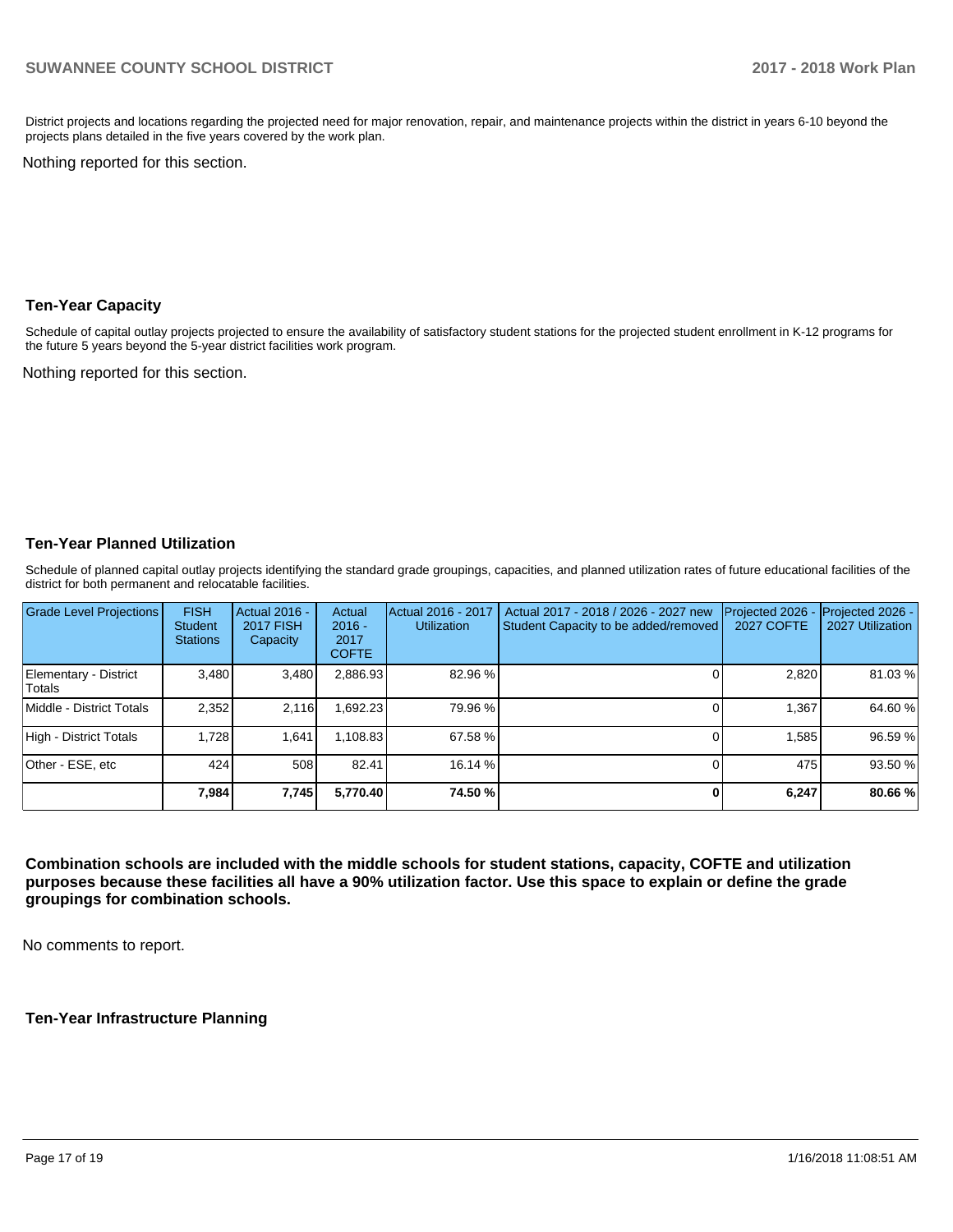#### **Proposed Location of Planned New, Remodeled, or New Additions to Facilities in 06 thru 10 out years (Section 28).**

Nothing reported for this section.

Plans for closure of any school, including plans for disposition of the facility or usage of facility space, and anticipated revenues in the 06 thru 10 out **years (Section 29).**

Nothing reported for this section.

### **Twenty-Year Maintenance**

District projects and locations regarding the projected need for major renovation, repair, and maintenance projects within the district in years 11-20 beyond the projects plans detailed in the five years covered by the work plan.

Nothing reported for this section.

### **Twenty-Year Capacity**

Schedule of capital outlay projects projected to ensure the availability of satisfactory student stations for the projected student enrollment in K-12 programs for the future 11-20 years beyond the 5-year district facilities work program.

Nothing reported for this section.

### **Twenty-Year Planned Utilization**

Schedule of planned capital outlay projects identifying the standard grade groupings, capacities, and planned utilization rates of future educational facilities of the district for both permanent and relocatable facilities.

| <b>Grade Level Projections</b>   | <b>FISH</b><br><b>Student</b><br><b>Stations</b> | <b>Actual 2016 -</b><br><b>2017 FISH</b><br>Capacity | Actual<br>$2016 -$<br>2017<br><b>COFTE</b> | Actual 2016 - 2017<br><b>Utilization</b> | Actual 2017 - 2018 / 2036 - 2037 new<br>Student Capacity to be added/removed | Projected 2036<br><b>2037 COFTE</b> | <b>Projected 2036 -</b><br>2037 Utilization |
|----------------------------------|--------------------------------------------------|------------------------------------------------------|--------------------------------------------|------------------------------------------|------------------------------------------------------------------------------|-------------------------------------|---------------------------------------------|
| Elementary - District<br> Totals | 3.480                                            | 3,480                                                | 2,886.93                                   | 82.96 %                                  |                                                                              | 2,820                               | 81.03%                                      |
| Middle - District Totals         | 2.352                                            | 2.116                                                | .692.23                                    | 79.96 %                                  |                                                                              | 1.367                               | 64.60%                                      |
| High - District Totals           | 1.728                                            | 1.641                                                | 1.108.83                                   | 67.58 %                                  |                                                                              | 1.622                               | 98.84 %                                     |
| Other - ESE, etc                 | 424                                              | 508                                                  | 82.41                                      | 16.14 %                                  |                                                                              | 475 <b>I</b>                        | 93.50 %                                     |
|                                  | 7,984                                            | 7,745                                                | 5,770.40                                   | 74.50 %                                  |                                                                              | 6,284                               | 81.14 %                                     |